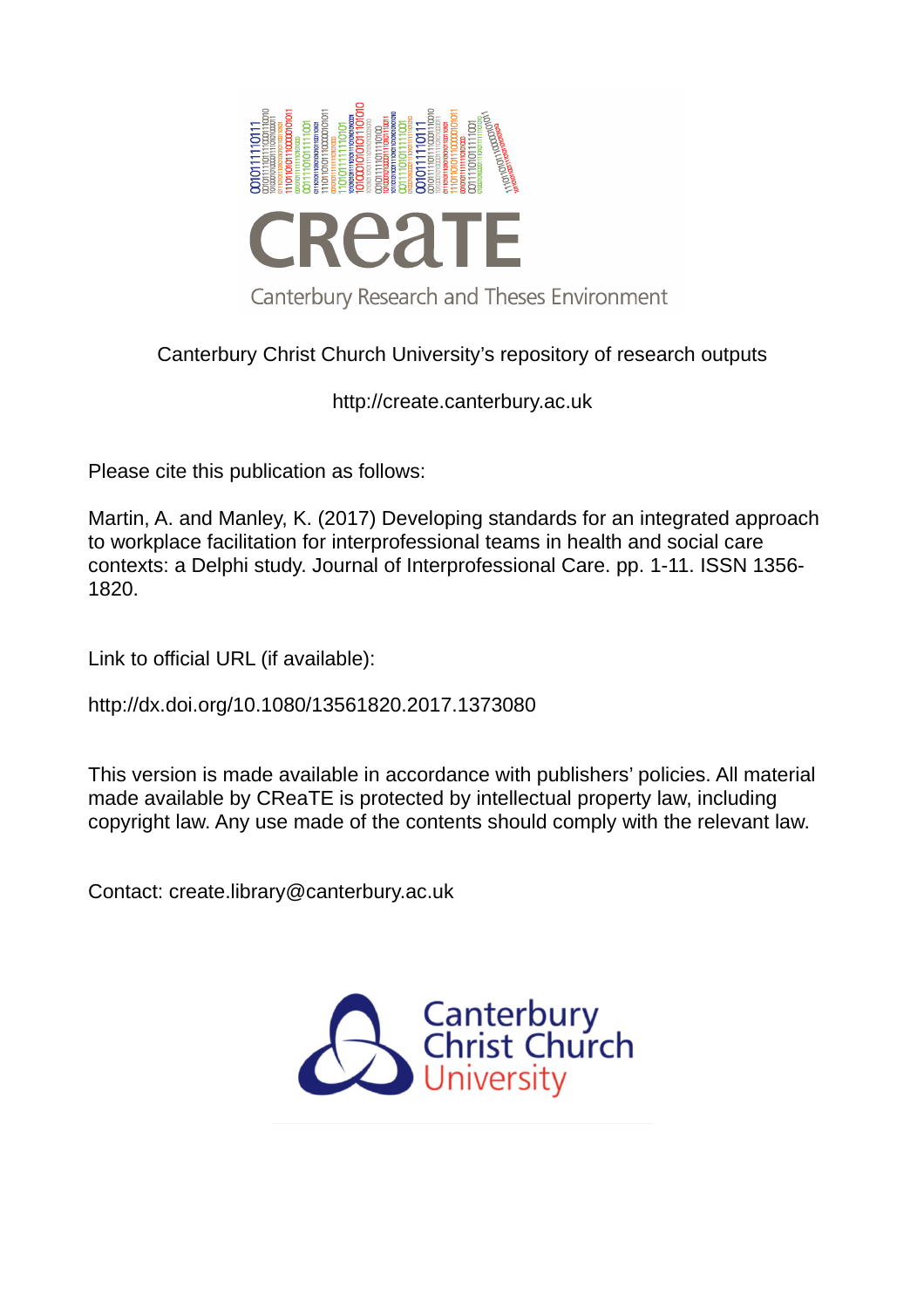# **Developing standards for an integrated approach to workplace facilitation for interprofessional teams in health and social care contexts: a Delphi study**

Anne Martin, Research Fellow

Email Contact: anne.martin@canterbury.ac.uk

Mailing contact: England Centre for Practice Development, Faculty of Health and Wellbeing, Canterbury Christ Church University, North Holmes Road, Canterbury, Kent, CT1 1QU, United Kingdom.

Telephone: +44 (0) 1227 921609

Kim Manley, Professor Practice Development, Research and Innovation

Email Contact: [kim.manley1@canterbury.ac.uk](mailto:kim.manley1@canterbury.ac.uk)

Mailing contact: England Centre for Practice Development, Faculty of Health and Wellbeing, Canterbury Christ Church University, North Holmes Road, Canterbury, Kent, CT1 1QU, United Kingdom.

Telephone: +44 (0) 1227 782917

Key words: integrated facilitation, interprofessional care, work-based learning, Delphi survey, facilitation standards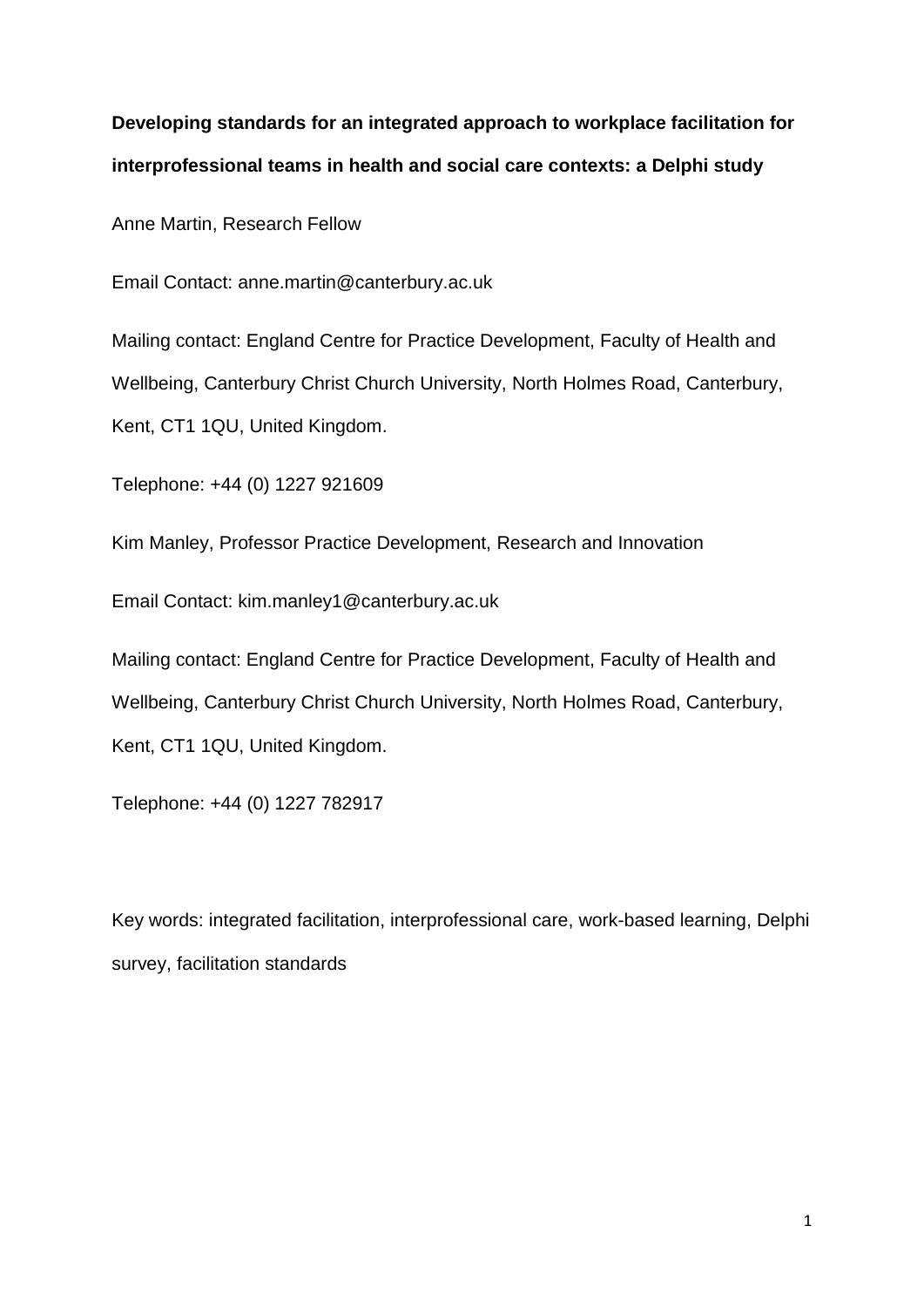#### **Abstract**

Integration of health and social care forms part of health and social care policy in many countries worldwide in response to changing health and social care needs. The World Health Organization's appeal for systems to manage the global epidemiologic transition advocates for provision of care that crosses boundaries between primary, community, hospital and social care. However, the focus on structural and process changes has not yielded the full benefit of expected advances in care delivery. Facilitating practice is the workplace is a widely recognized cornerstone for developments in the delivery of health and social care as collaborative and inclusive relationships enable frontline staff to develop effective workplace cultures that influence whether transformational change is achieved and maintained. Workplace facilitation embraces a number of different purposes which may not independently lead to better quality of care or improved patient outcomes. Holistic workplace facilitation of learning, development and improvement supports the integration remit across health and social care systems, avoids duplication of effort and waste of valuable resources. To date, no standards to guide the quality and effectiveness of integrated facilitation have been published. This study aimed to identify key elements to constitute standards for an integrated approach to facilitating work-based learning, development, improvement, inquiry, knowledge translation and innovation in health and social care contexts using a three rounds Delphi survey of facilitation experts from ten countries. Consensus about priority elements was determined in the final round, following an iteration process that involved modifications to validate content. The findings helped to identify key qualities and skills facilitators need to support interprofessional teams to flourish and optimize performance. Further research could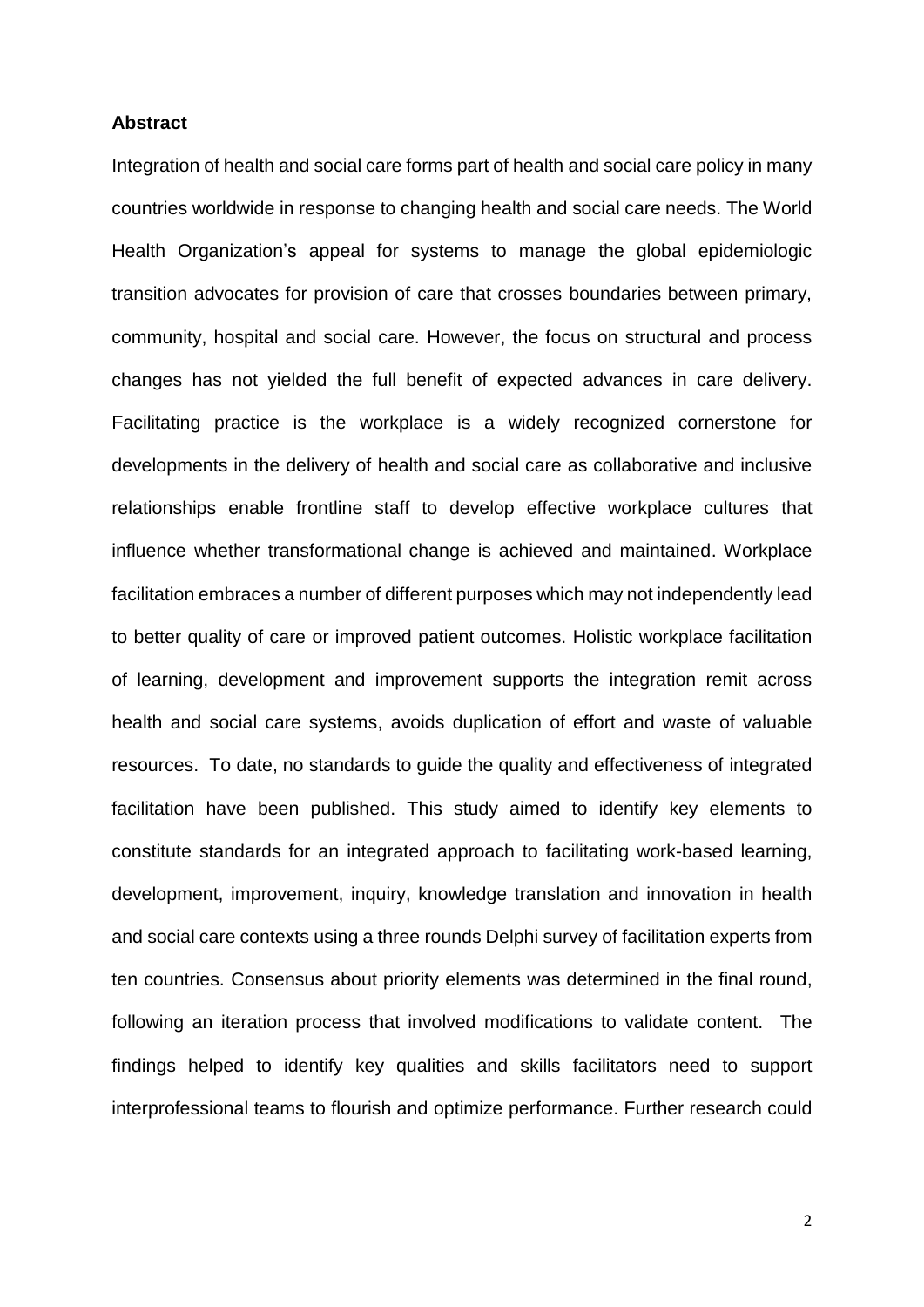evaluate the impact of skilled integrated facilitation on health and social care outcomes and the wellbeing of frontline interprofessional teams.

**Keywords:** integrated facilitation, interprofessional care, work-based learning, Delphi survey, facilitation standards, interprofessional facilitation

### **Introduction**

Integration of health and social care forms part of health care policy in many countries worldwide in response to the changing population health and social care needs (Timmins & Ham 2013). The World Health Organization's (WHO) appeal for systems to manage the global epidemiologic transition advocates for provision of care that crosses boundaries between primary, community, hospital and social care (Rechel, Doyle, Grundy, McKee 2009). Epidemiological transition explains the changing patterns of population growth, age distribution, life expectancy and the different causes of death (McKeown 2009). Some countries such as United States of America and New Zealand have made incremental improvements in integrating health and social care while others like Scotland and Northern Ireland have opted for transformational changes (Grumbach, Bainbridge & Bodenheimer, 2012; Ham, Heenan, Longley & Steel, 2013). The international rise in chronic and degenerative health conditions necessitates concerted interprofessional working directed by a health and social care workforce that is adept to reduce disability and support independence (WHO, 2011). In integrated health and social care contexts, interprofessional teams like discharge, mental health services and enablement teams work collaboratively with an aim of providing seamless care across professional and organizational boundaries. However, interprofessional teams demonstrate unique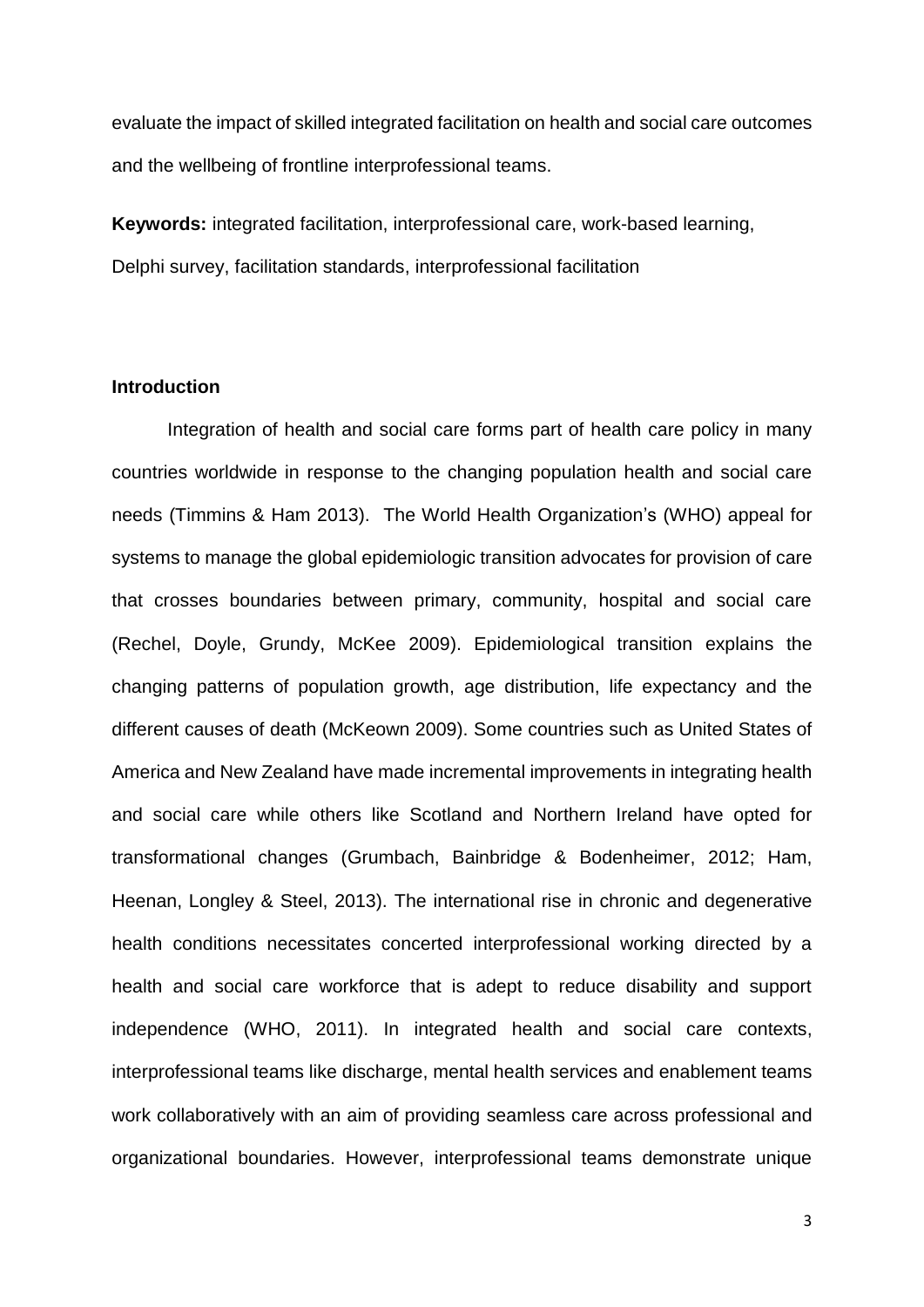cultures related to professional identities that may inhibit vital collaborative working (Martin and Rogers 2004).

Using a systems perspective Manley, Martin, Jackson and Wright (2016) identified that successful transformations in health and social care delivery are more readily realized when structural, process and workforce strategies are considered in parallel. This enables consideration of workplace cultures that are influential in achieving and sustaining changes in health and social care delivery. Globally, there is emphasis on interprofessional education (IPE) as a strategy for enhancing communication and collaboration for improved health and social care outcomes (Barr 2015). Interprofessional education denotes occasions when members or students of two or more professions learn with, from and about each other to improve collaboration and the quality of care and services (Centre for the Advancement of Inter-professional Education (CAIPE) (2016). It is worth noting that learning is one aspect of development and improvement that can be acclaimed only when practitioners implement new skills and behaviours in the workplace (Mavin, Lee & Robson 2010). A review of key developments in IPE identified the need to grow skilled interprofessional facilitators to enhance collaboration and build effective partnerships in health and social care systems (Reeves, Tassone, Parker, Wagner & Simmons 2012).

Facilitating practice in the workplace is a widely recognized cornerstone for developments in the delivery of healthcare (Baskerville, Liddy, & Hogg, 2012; Grumbach et al., 2012; Mold et al., 2014; Lessard et al., 2016). Facilitators have the capacity to support critical reflection on practice and identify patterns that drive thinking and behaviors that require transformation (Thor et al., 2004). Skilled facilitators achieve this through collaborative and inclusive working relationships with frontline staff to promote person-centered values, develop new knowledge, skills and effective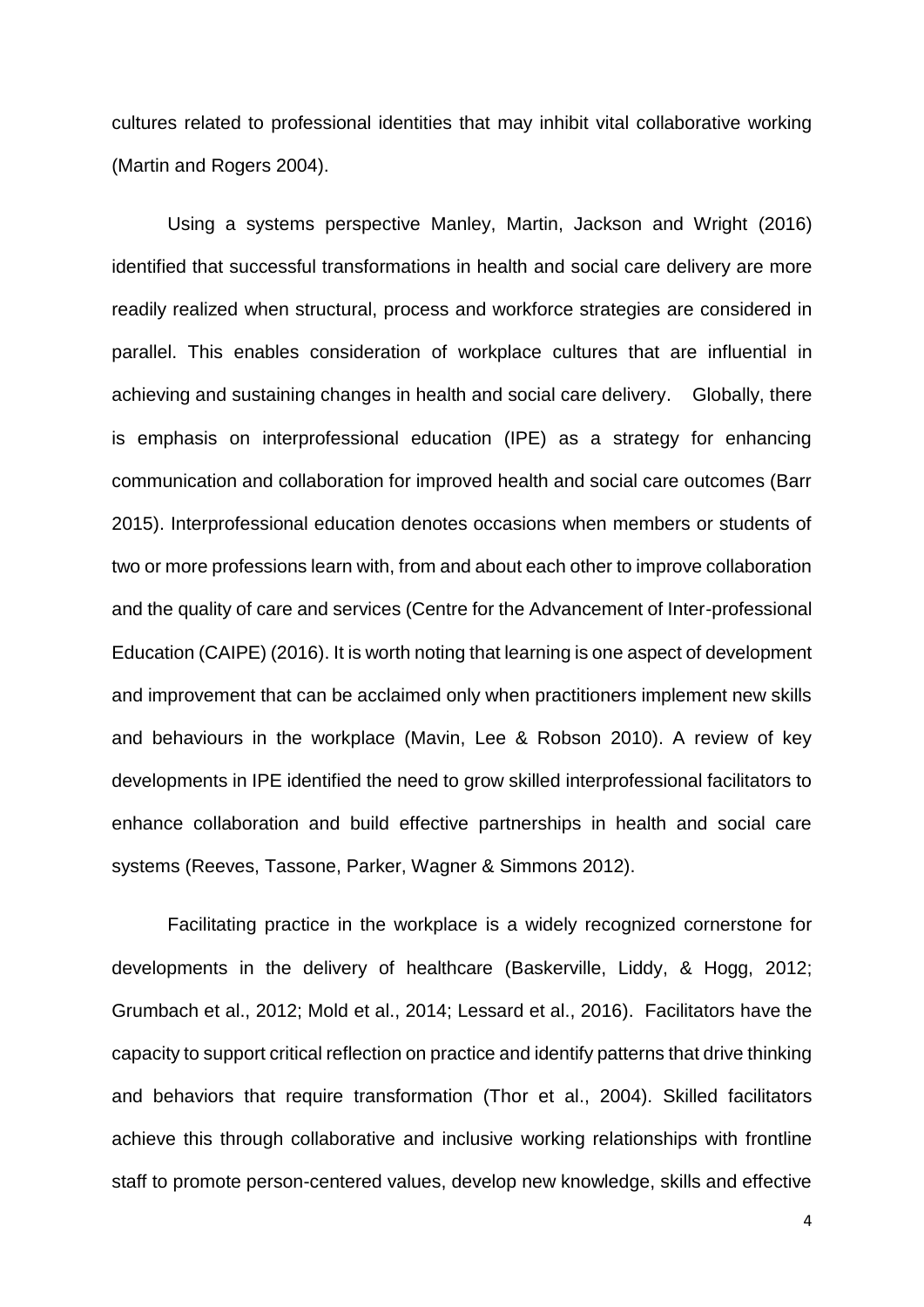workplace cultures (Watling 2015). Integrated facilitation focuses on enabling learning for action involving development and improvement. Learners including individual practitioners, teams and organisations are mutually active participants in their learning journey in the context of recognised need for improvement (Berta et al., 2015).

Integrated facilitation of learning, development and improvement in the workplace supports the integration remit across health and social care systems to meet the progression needs of interprofessional teams (Manley et al., 2016). We define integrated facilitation as bringing together different purposes (learning, development, improvement, knowledge translation, inquiry and innovation) of facilitation to achieve a holistic approach to person-centered care and improvement of health and social care outcomes. This definition embodies highly skilled facilitation practice that requires an eclectic knowledgebase to support partnership working across complex organizations and to develop understanding and responsibility in delivering person-centered safe and effective care. It is therefore essential that facilitators of interprofesional teams are primed effectively for the multifaceted and challenging role (Anderson, Cox &Thorpe 2009, Furness, Armitage & Pitt 2012).The purpose of this study was to develop standards for integrated facilitation to guide the growth of the skillset required to facilitate interprofessional teams.

Integrated facilitation for interprofessional teams offers common ground for basic values, a shared purpose and illuminates the contribution of interdependent partners. Skilled facilitators with expertise across all purposes for workplace facilitation are more likely to understand the context in which they work and provide continuity to individuals, teams and the organization (Blakey & Day 2012). Work-based learning, practice development and quality improvement are interrelated facilitation purposes, which may not independently lead to improved health and social care outcomes. The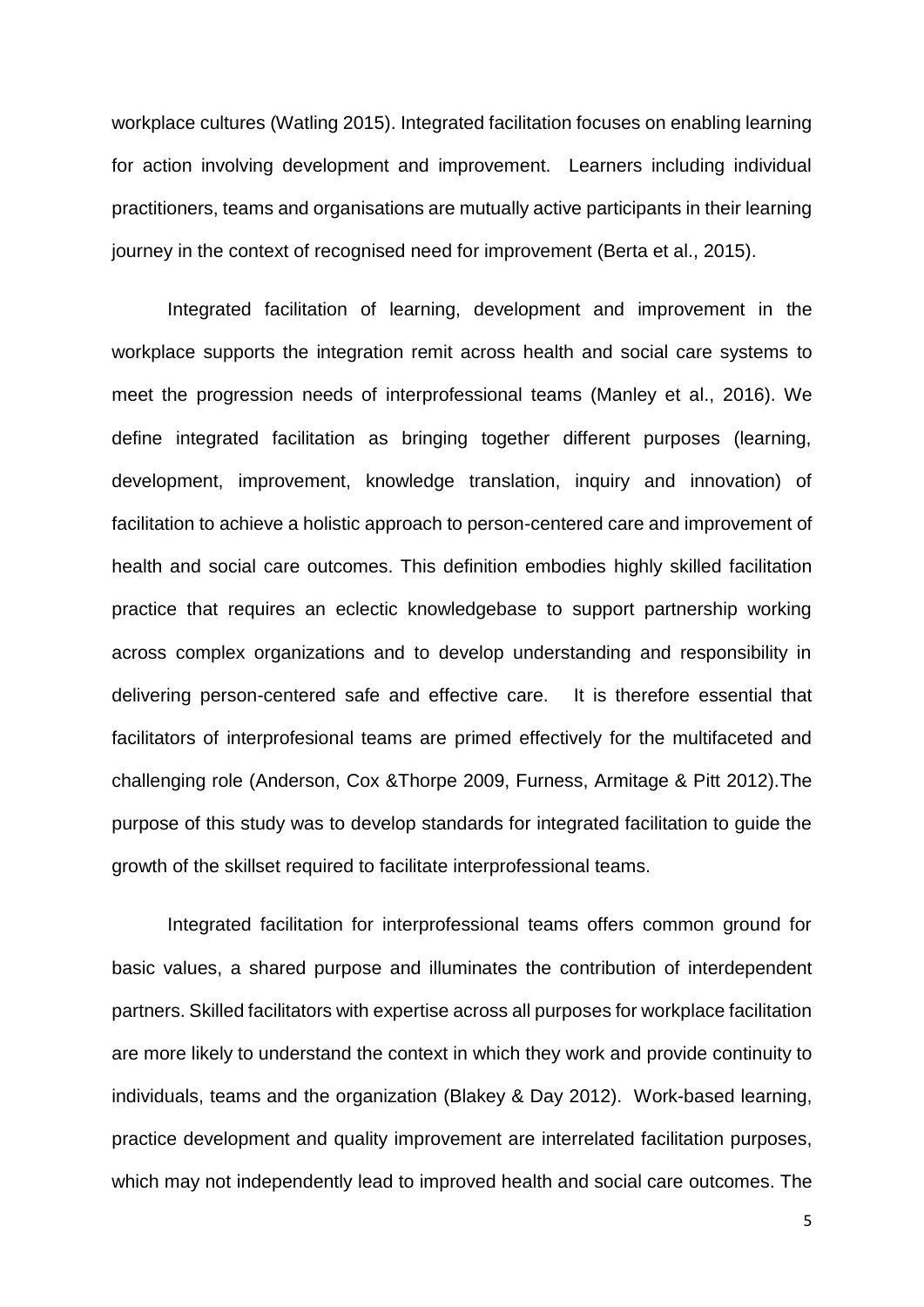common aspects that link the interaction between purposes of workplace facilitation are the essential skills and qualities that effectively enable those facilitated to achieve a shared purpose (Blakey & Day 2012).

Learning and development, quality improvement and research and innovation are often separate departments in health and social care organizations. This implies each department engages frontline staff independently causing preventable pressure on staff who have to respond to multiple requests from each of these departments. (Jenson et al., 2009; Watling, 2015). In the UK National Health Service (NHS) for example, an array of departments (learning and development, research and development, innovation and improvement, quality improvement and patient involvement) for ongoing learning, development and quality improvement prevail alongside each other in a confusing overlay of facilitation processes. Edgren and Barnard (2012) argue that better relationships and nonhierarchical approaches to improvement and development yield better outcomes in the management of integrated care.

While integrated learning offers opportunity for human creativity alongside knowledge translation (Fan, 2004), integrated facilitation improves patient outcomes, reduces waste of valuable resources and empowers individual learners (Bird, Norohnha & Sinnot, 2010). However, to date, no standards have been published to guide the quality and effectiveness of integrated facilitation. Existing standards are either uniprofessional or focus on specialized facilitation. For example, The Health Foundation (2013) standards are tailored to facilitating patient skills development with specific techniques as one of the components of integrated facilitation. The International Association of Facilitators (IAF) (2016) equips members with a range of skills, knowledge, and values to meet internationally recognized standards for effective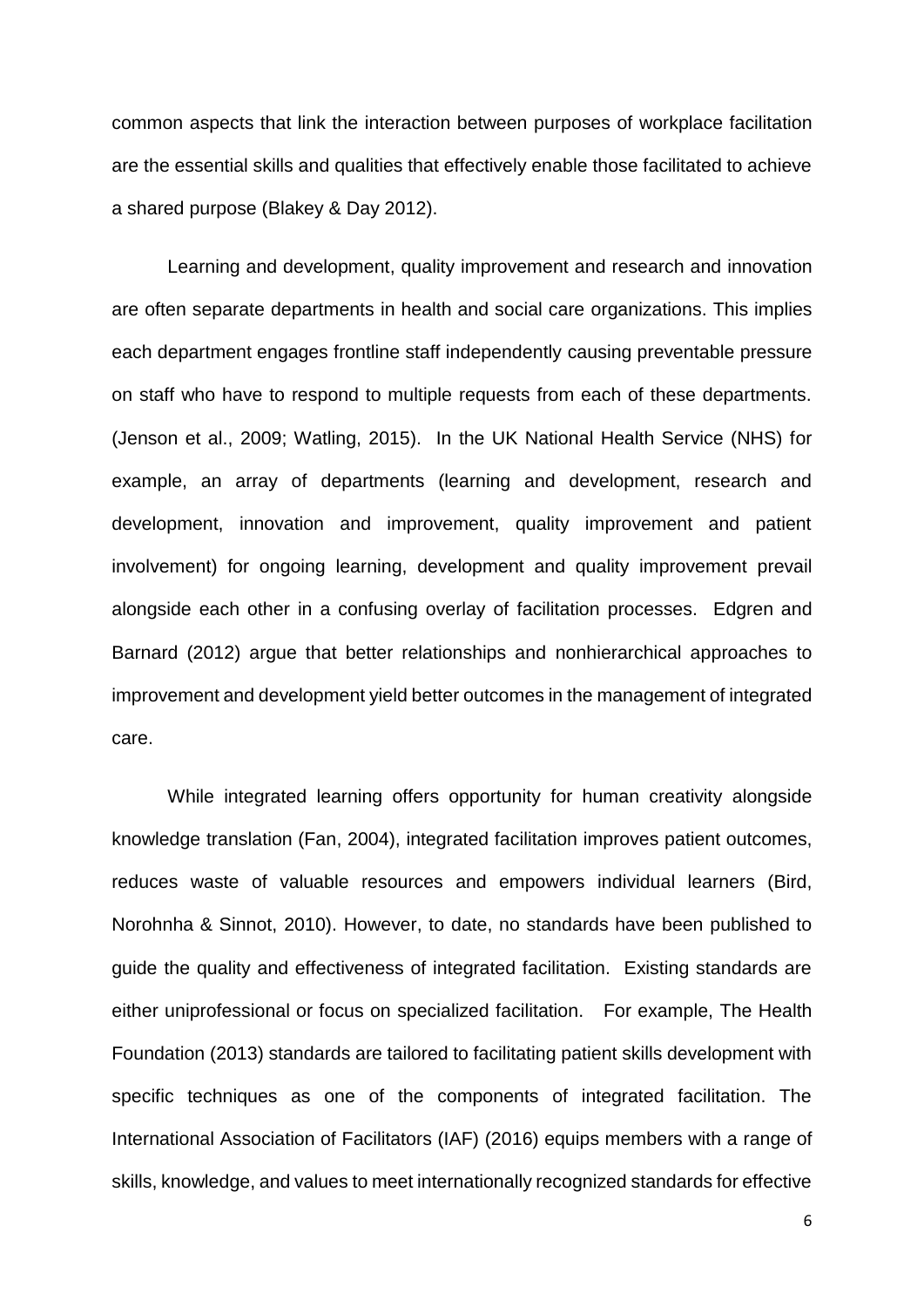facilitation of group processes in a variety of contexts. Nonetheless, the IAF has a corporate focus, does not refer to the complexity of care delivery systems nor the workplace as a rich resource for learning and development. Our study aimed to identify elements to constitute a set of standards that can guide the quality and effectiveness of an integrated approach to workplace facilitation for interprofessional teams in health and social care.

#### **Background**

The standards for integrated facilitation that are the focus of this paper were identified in the original study (Manley et al., 2016) as a key enabler for transforming health and social care systems holistically. The original study used a multiple case design to identify gaps and 'pinch-points' in urgent care pathways to inform a workforce development plan for the delivery of high quality integrated urgent and emergency care across the patient pathway. This paper reports on key elements identified through a Delphi study to generate standards for an integrated approach to facilitation in the workplace.

#### **Methods**

A Delphi methodology (Heiko, 2012) was adopted to enable joint but anonymous engagement of experts in providing empirical evidence on workplace facilitation of transformations in health and social care. The Delphi technique was thought suitable for establishing a common knowledge base in making explicit what is required to facilitate an integrated approach to learning, development and improvement programs in the workplace and to identify indicators that would evidence the effectiveness of the process. The three rounds Delphi survey moved from broad principles to specific concepts to distill the fundamental components of standards for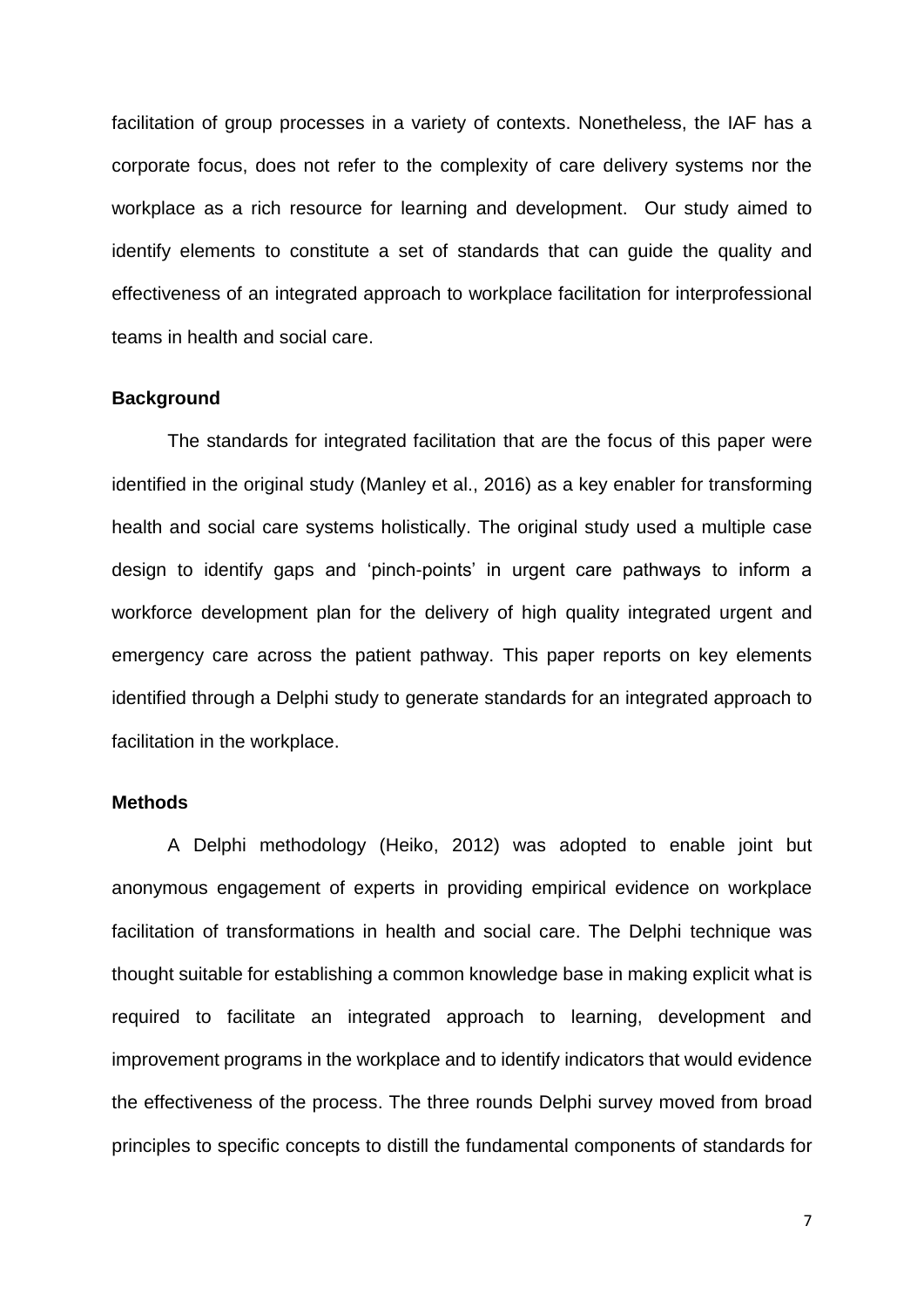integrated facilitation for interprofessional teams. The iteration process combined with collaborative provision of written feedback reduced non-constructive and potentially frustrating discussions (Heiko 2012). The current study is nestled within systems thinking that underpinned the original study (Manley et al., 2016) in mapping and understanding relationships to support a holistic approach to complex issues. As well as structural strategies, the realization of sustainable change in complex systems calls for attention to patterns that drive thinking and behaviors in the workplace. A twostage approach to data collection was used to enhance rigor in developing the standards for integrated facilitation.

#### *Data collection*

*Stage 1: literature review and expert identification.* A scoping review was undertaken to highlight gaps in evidence and inform the Delphi survey and to identify a heterogeneous group of experts in the facilitation domain. MEDLINE and CINAHL databases were searched for literature published in English between 2000 and 2015. Using Boolean terms AND and OR, the key words used in the search were facilitation AND; practice development; skill development; workplace learning OR work-based learning; inquiry; innovation; improvement; knowledge translation OR evidence implementation; integration.

A sample of fifteen experts was identified through publications and snowball sampling. This was considered too small to achieve the objectives of the study. A call for expression of interest to participate in the study, issued through leads of international professional networks boosted the sampling frame to 42 experts in facilitating single or integrated purposes in health and social care contexts. Experts were invited to participate in the study if they met the following inclusion criteria: a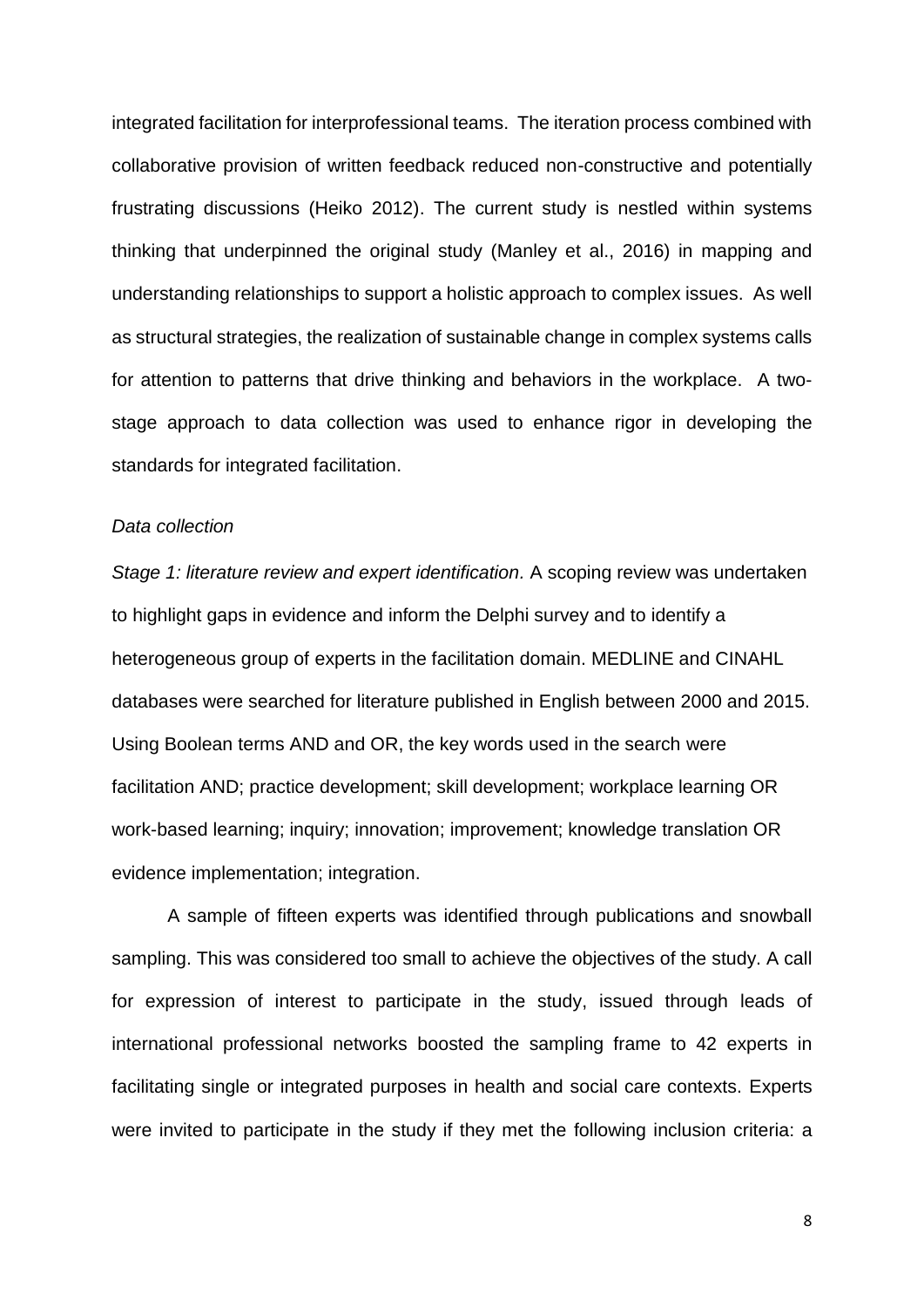facilitator leading or researching a program of work linked to one or more of the facilitation purposes; and published on any of the areas of facilitation.

Thirty-five (35) experts fulfilled the screening criteria and they were all invited to participate in the Delphi study. Thirty-two (32) experts gave consent and confirmed their availability and commitment to participate in the survey.

*Stage 2: The Delphi survey.* The evidence about integrated facilitation was very scant but the literature on the concept of facilitation informed the development of the three rounds Delphi survey. The first round questionnaire included broad open-ended questions focusing on purpose, process, enablers, and evaluating outcome and impact of integrated facilitation. Manley and McCormack (2003) posit that the view of the world represented has implications for processes used, their facilitation methods and evaluation focus. These themes were therefore identified as essential for enhancing awareness of the relevance of facilitation and appreciation of the possible positive outcomes from its application.

Collated and summarized data from the first round questionnaire constituted the second questionnaire. Elements were presented in no particular order of frequency of appearance and experts were asked to rate the relevance and effectiveness of elements presented under each theme using Likert scales in Table 1. The second questionnaire also included statements derived from data that emerged from the first questionnaire. Questions were posed about the purpose of integrated facilitation, the intent of facilitating individuals and teams and the starting point of the process of facilitation. The expert panel was invited to agree or disagree with the statements and provide comments to support their responses. Based on the feedback from the second round, the Likert scales for assessing significance and effectiveness of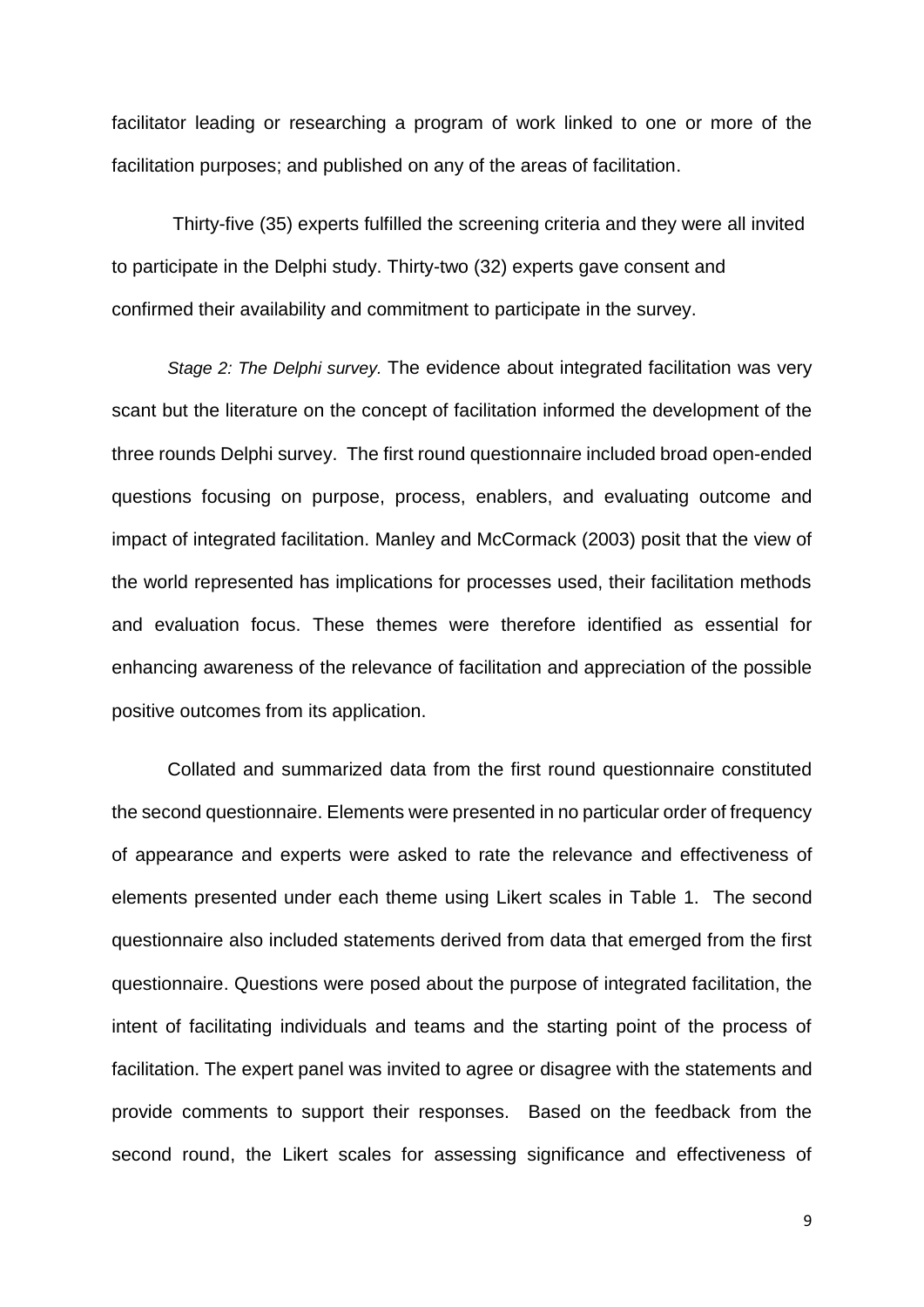elements were expanded to include a fifth point. A sixth item ('I do not know' to imply 'not familiar with theory') was introduced on the scale for assessing the relevance of theories that would influence integrated facilitation practice.

| <b>Theme</b>                                  | Likert scale                                       | Items on the scale<br>$2nd$ questionnaire                                             | Items on the scale<br>$3rd$ questionnaire                                                                                                      |
|-----------------------------------------------|----------------------------------------------------|---------------------------------------------------------------------------------------|------------------------------------------------------------------------------------------------------------------------------------------------|
| <b>Purpose</b><br>and<br><b>Enablers</b>      | 4 point Likert scale to<br>assess relevance        | Essential<br>Very important<br>Unimportant<br>Not at all important                    | Essential<br>Very important<br>Important<br>Unimportant<br>Not at all important<br>I do not know (for theoretical<br><i>perspectives only)</i> |
| <b>Process</b>                                | 4 point Likert scale to<br>assess effectiveness    | <b>Essentially effective</b><br>Very effective<br>Ineffective<br>Not at all effective | <b>Essentially effective</b><br>Very effective<br>Effective<br>Ineffective<br>Not at all effective                                             |
| <b>Evaluation of</b><br>outcome and<br>impact | <b>5</b> point Likert scale to<br>assess agreement | Strongly agree<br>Agree<br><b>Neutral</b><br>Disagree<br>Strongly disagree            | Strongly agree<br>Agree<br>Neutral<br>Disagree<br>Strongly disagree                                                                            |

**Table 1. Likert scales used for the Delphi study**

Percentage scores accumulating from the rating of elements in the second questionnaire were presented in the third questionnaire, arranged in order of highest to the lowest scored elements. New and modified elements were italicized to enable experts identify changes made to the third questionnaire. Some of the feedback that influenced the changes was included in the third questionnaire. This gave the expert panel the opportunity to comment on modifications, change their responses and clarify their views or stick with their original decisions. Questionnaires for all rounds were piloted with local facilitators of learning to make sure that the questions were clear and that they collected information relevant to the study. The feedback received was used to refine questionnaires before they were emailed individually to each participating expert.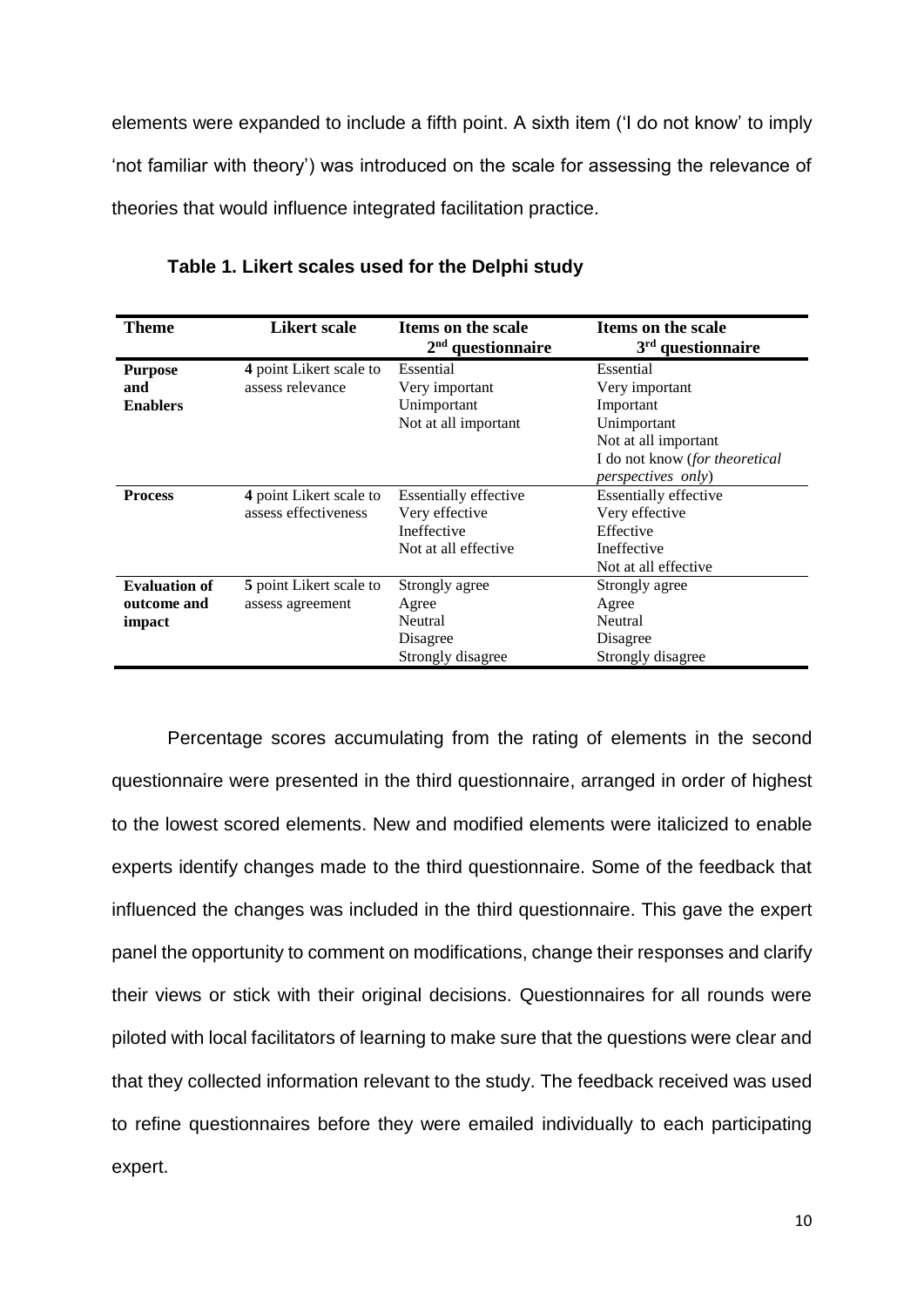#### *Data analysis*

All questionnaires completed in the first round were imported into NVivo version 10- a qualitative data analysis computer software package. Data were thematically analyzed (Braun & Clarke 2006) to develop sub themes around purpose, process, enablers, and evaluating outcome and impact of integrated facilitation. The researchers read the raw data again to ascertain shared understanding of the content, the sub themes developed and to make sure that all data were included.

Data from the second questionnaire were analyzed statistically using the Statistical Package for Social Scientists (SPSS Version 21) to obtain percentage scores of ratings for the summarized items. Qualitative comments were used to modify elements considered and to add new elements relating to specified categories. The third round data were also analyzed statistically using SPSS 21 version software. The aim was to determine consensus, its strength and convergence of views using criteria in Table 2. Two experts on the panel did not complete the final round questionnaire and the incomplete data were eliminated during analysis. See Appendix 1 (available as online supplementary materials) which illustrates the process of developing the standards for integrated facilitation.

#### *Criteria for determining consensus*

Consensus represented general agreement on the elements that were considered fundamental to constitute standards for integrated facilitation. Consensus was obtained if an element matched at least two of the descriptive statistics presented in Table 2. It was significant to complement the analysis of the majority view with the distribution of data on the ordinal scales used. Analysis across the descriptive statistics enhanced the rigor in exploring the data and contained the extension of the number of items on the Likert scales used in the third round of the Delphi survey.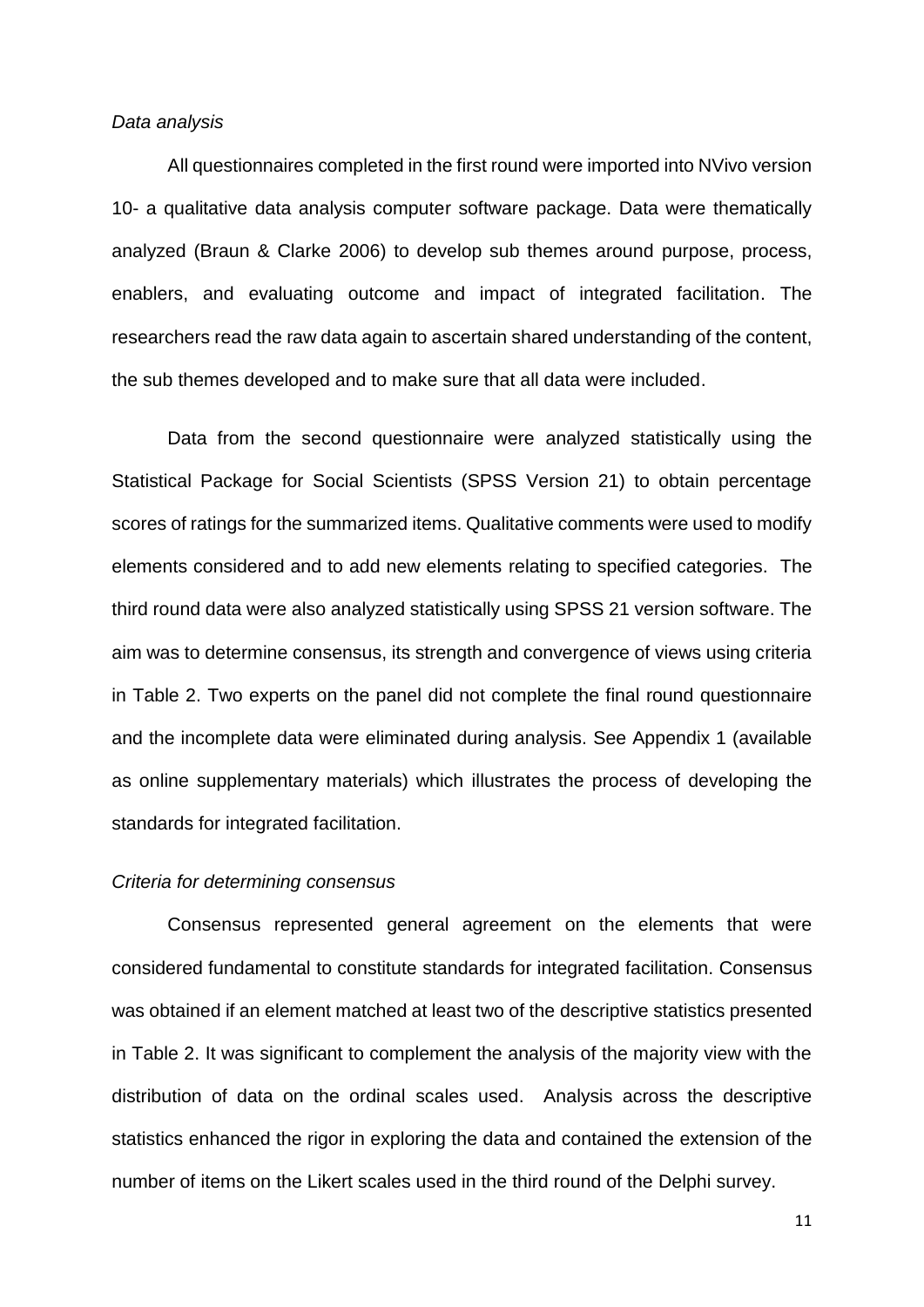| <b>Criterion</b> |                                                                | <b>Score</b>      |
|------------------|----------------------------------------------------------------|-------------------|
|                  | 1. A composite score $(CS)$ on the<br>top 2 items on the scale | $CS \geq 75\%$    |
|                  | 2. A standard deviation (SD)                                   | SD < 1            |
|                  | 3. A mean score $(\mu_x)$                                      | $\mu_{\rm X}$ < 3 |
|                  | An interquartile range (IQR)                                   | $IOR \leq 1$      |

#### **Table 2. Criteria used to determine consensus**

The interquartile range indicated the difference between the third quartile and the first quartile to identify the position of the middle half of the scores in the distribution. The standard deviation was useful for ordering items that achieved equal composite scores (top two items) on the scales used. For example, an item with a lower standard deviation ranked higher in priority than that with a similar score but with a higher standard deviation. Mean scores were scrutinized to identify the mass distribution of data on the ordinal scales, specifically for elements that obtained an IQR  $=1$  and a  $\mu$ <sub>x</sub>  $\approx$  3.

### *Ethical considerations*

The study obtained ethical clearance from the University Ethics Committee (Ref: 15/H&W/CL114) and all experts consented to participating in the study.

### **Results**

#### *Literature review*

The literature about integrated facilitation is very limited. The review was a deliberate approach to understand how the literature presents the concept of facilitation and inform the Delphi survey. Practice improvement interventions constructed upon clear concepts enhance practitioners' awareness of the relevance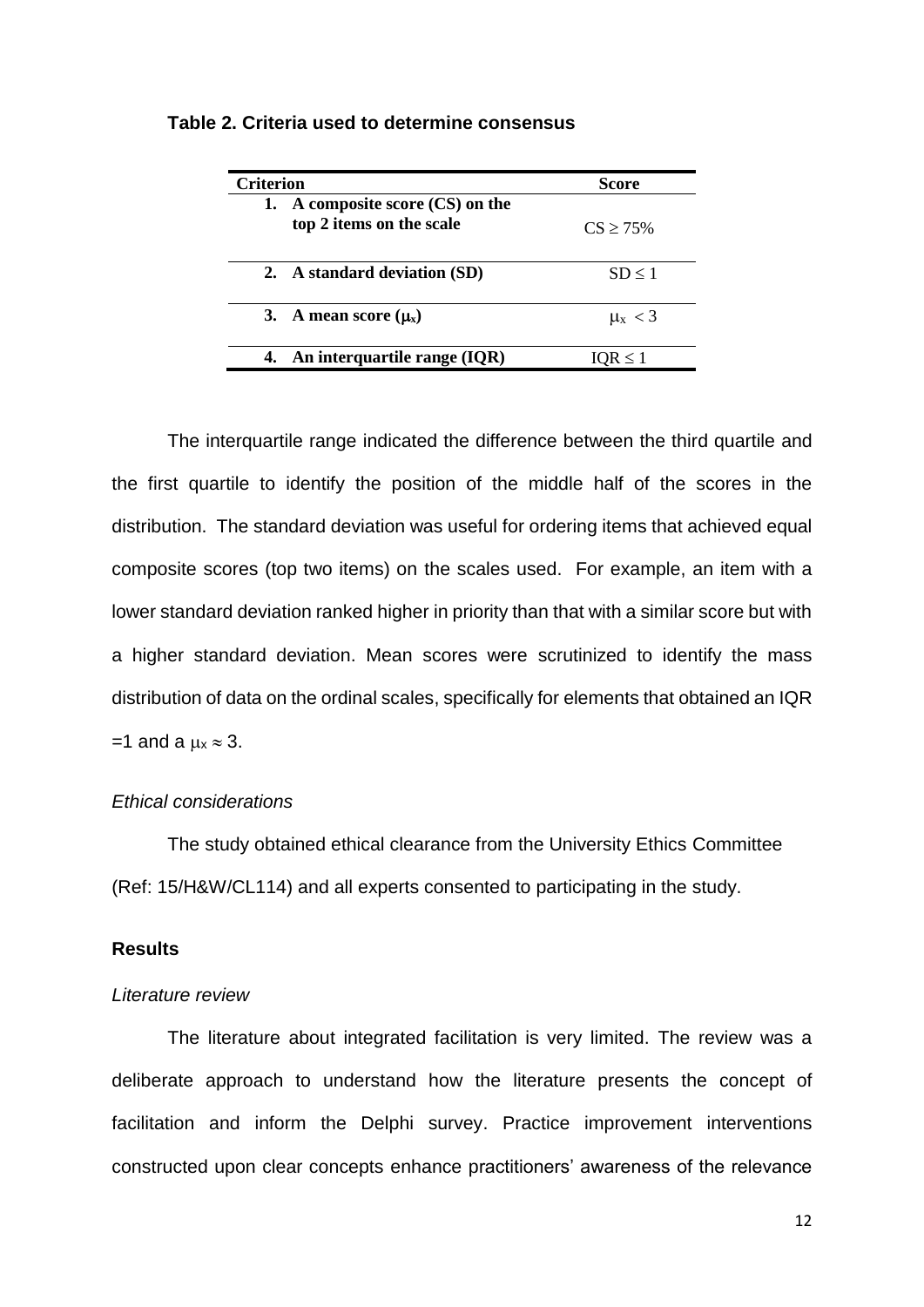of the concept and appreciation of likely positive outcomes from its application (Bousso, Poles & Cruz, 2014). The review included a broad range of evidence from research that appraised the concept of facilitation; reported on interventions accelerated by facilitation support; and or examined the role, purpose, enablers or effectiveness of facilitation. Four overarching themes resulted from the review including purpose, enablers, facilitation process and evaluation of outcome and impact.

#### *Purpose*

The literature highlighted that facilitating learning, improvement and development in the workplace is embodied in the purpose, the defining characteristics and the theoretical perspective that influence means of achieving the purpose. Facilitation is an enabling process built on clear indication of the need for support (preparedness), mutual respect, working within clear values and reciprocal learning (Kinley et al., 2014). Facilitation is a multifaceted role usually conceptualised and applied according to purpose ranging from providing support to achieve an explicit task like skills development to holistic processes of enabling individuals, teams and organisations to implement change (Berta et al., 2015). The purpose of facilitation influences the style, process and the underlying theoretical perspective the facilitator espouses to perform the facilitation role effectively (Dogherty, Harrison & Graham 2010).

#### *Process*

The process of facilitation involves enabling individuals and teams without taking the reign (Bergin 2015). Emphasis is on interaction between the facilitator and participants; individual empowerment and development; as well as dialogue aimed to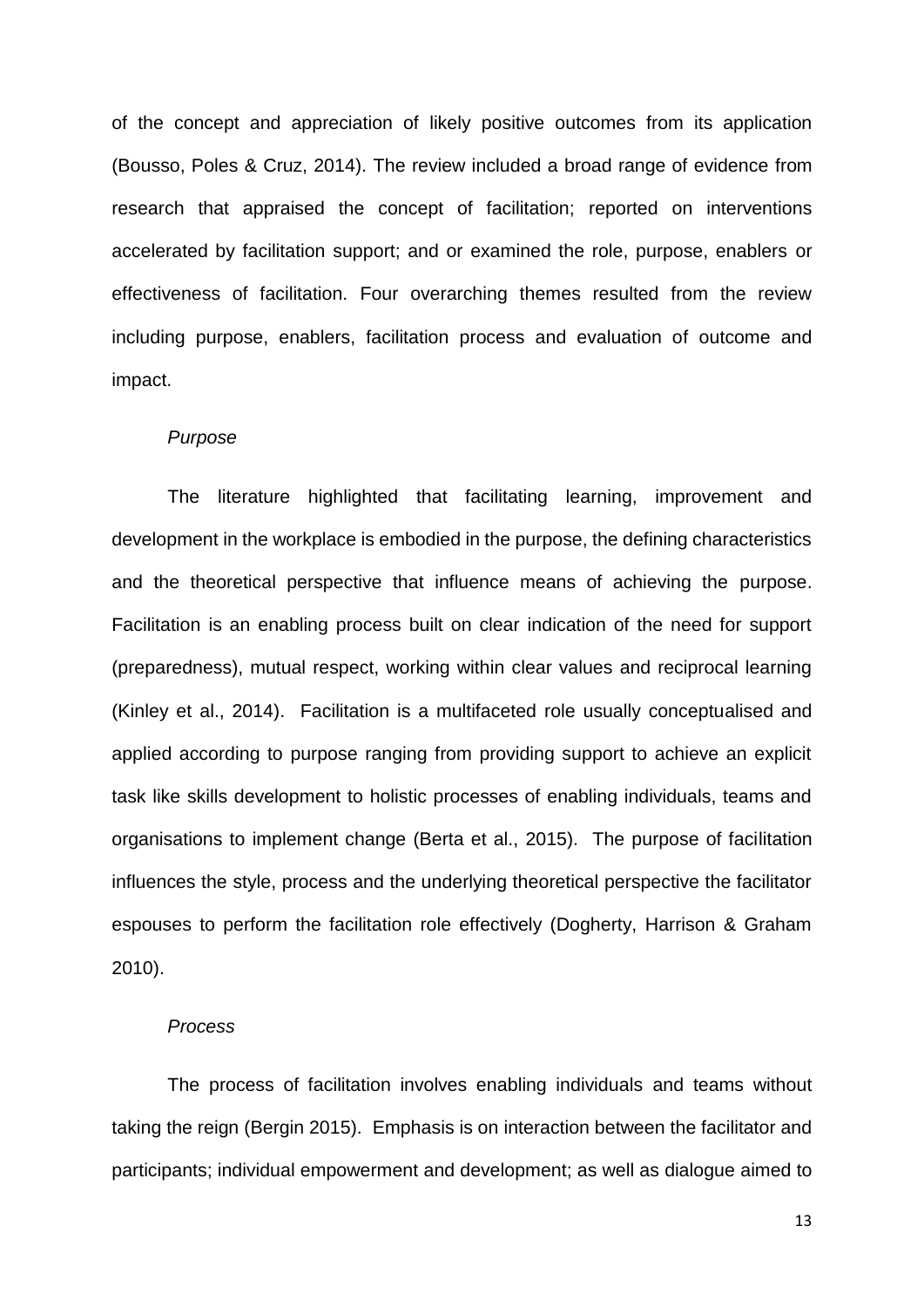develop shared values and improve mutual understanding. The underlying notion of a skilled facilitator is the ability to work flexibly across roles and structural boundaries and to recognise the needs of a given context at different stages of any intervention (Hardy, Jackson, Webster & Manley, 2013). The complex nature of facilitation and a lack of consistency in definition make it difficult to draw meaningful conclusions about strategies or a blend of strategies effective for different settings (Bidassie 2015). Various purposes and contexts may require interventions of varying intensity of facilitation support (Rycroft- Malone 2002).

#### *Enablers*

The review identified that factors that enable effective facilitation are universal and adaptable to integrated facilitation. The drive to grow, develop, and achieve the highest levels of functioning influence participation of individuals, teams and organisations in the facilitation process (Wayne, Grzywacz, Carlson & Kacmar, 2007). While context and other variables may influence the facilitation process, skill in facilitation enables collaborative work with individuals, teams and the wider system to influence contextual factors and support stakeholders in managing change (Kitson 2009). Factors such as co-production of interventions to mirror real conditions in the workplace, organisational leadership support and a safe environment are essential for the spread and progress of the facilitation process (Bergin 2015; Berta 2015).

### *Evaluating outcome and impact*

The extent to which the purpose of facilitation is achieved suggests the effectiveness of the process, irrespective of professional or organizational boundaries. Facilitation is a catalyst that enables others within a system to work collaboratively through reciprocity (Tollyfield, 2014). It is thus significant to evaluate intended and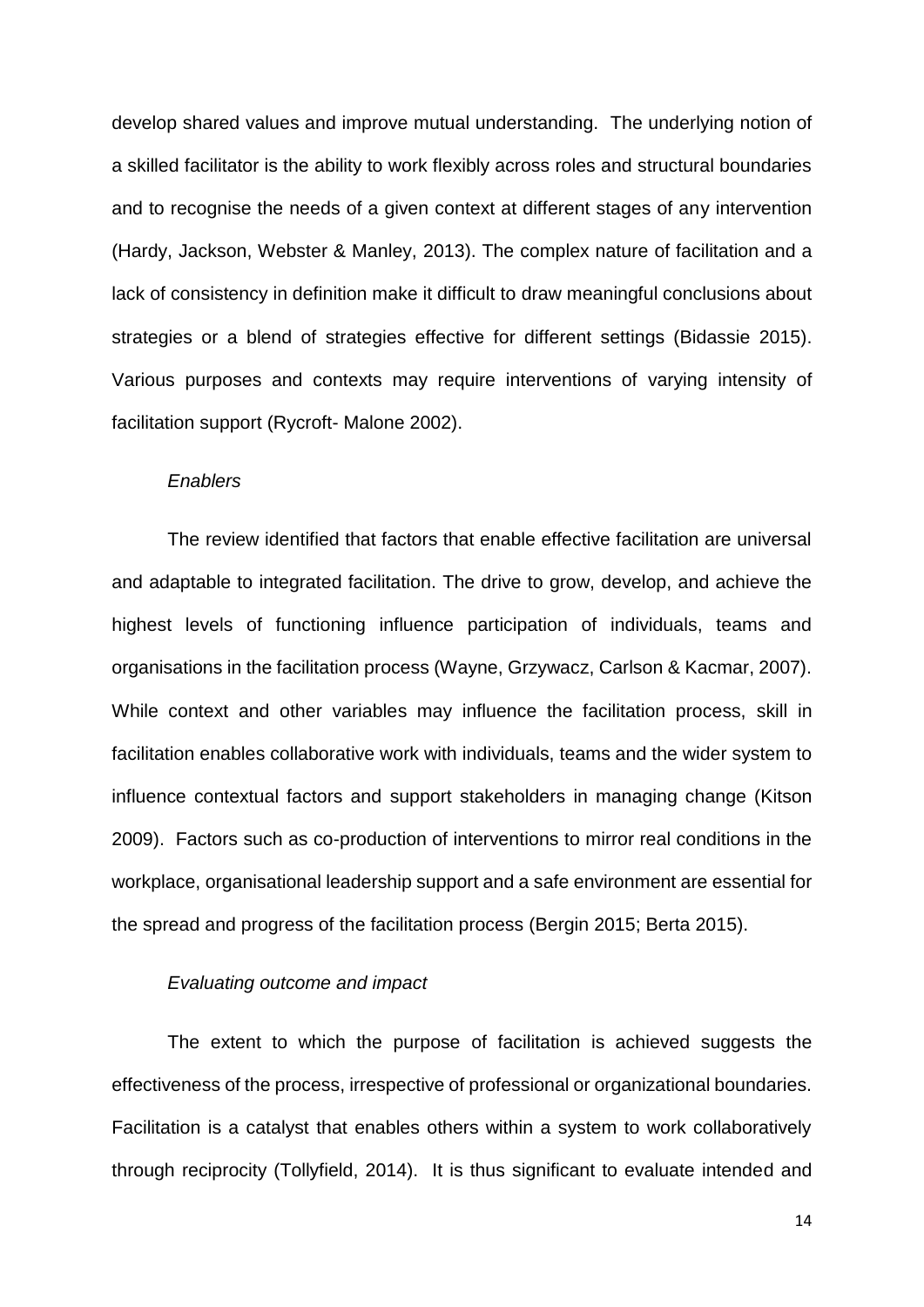unintended consequences at all levels of the systems including individual, teams and the organisation (Hawe, Sheill, &Riley, 2009). Documenting evidence of facilitation outcomes is beneficial to practice and validation of facilitation processes (Bergin, 2015). Effective facilitation is witnessed in practitioners' proactive accountable behaviours as they logically convey similar empowering principles towards improved health and social care outcomes (Gibbs 2011).

#### *The Delphi survey*

Analysis focused on obtaining consensus about the priority elements around the purpose, process, enablers and evaluation of the effectiveness of integrated facilitation of interprofessional teams. Consensus was determined in the final round following an iteration process that involved fine-tuning elements to validate content. Thirty-two (32) experts completed the first round questionnaire, 28 completed the second round questionnaire and 26 experts completed the third round questionnaire. The Delphi survey engaged experts from 10 countries including England (50%), Australia (13%), Northern Ireland (10%), Scotland (9%), Canada (3%), Denmark (3%), Netherlands (3%), Sri Lanka (3%), Switzerland (3%) and Wales (3%). Most of the participants (50%) had expertise of facilitating more than one purpose. The distribution of expertise of other facilitation purposes comprised inquiry (19%), innovation (16%), work-based learning (12%) and knowledge translation (3%). There was no eligible representation for exclusive facilitation of skills development nor service improvement.

Elements that obtained consensus (97 out of 200) constitute the standards for integrated facilitation (Appendix 2). Elements that did not meet the criteria for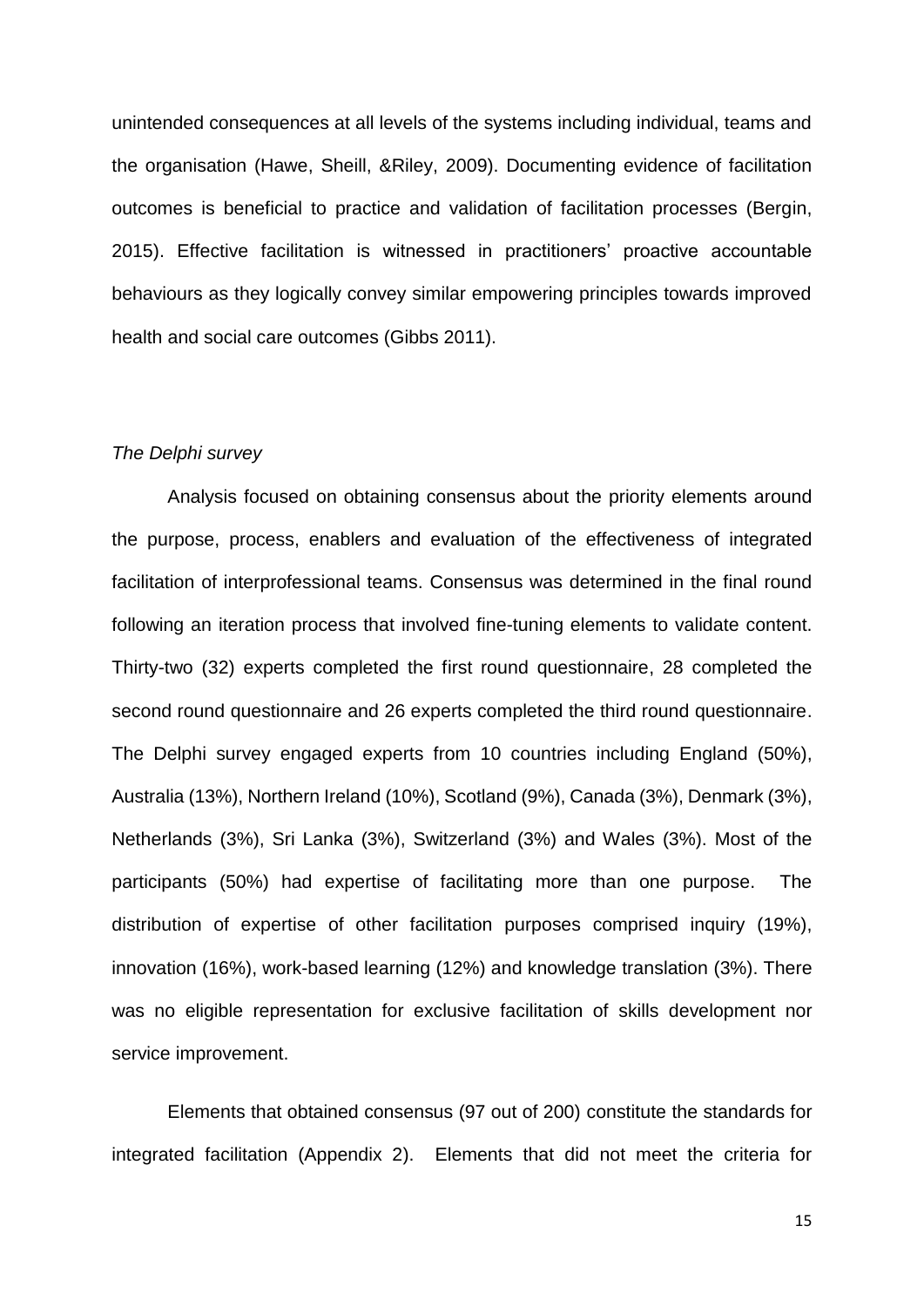determining consensus, italicized in the results tables, may still be of critical significance to specific or single purposes of facilitation. The results of the Delphi survey are presented according to the four overarching themes (purpose, enablers, facilitation process and evaluation of outcome and impact) considered in designing the Delphi study and the sub themes that emerged from the data.

#### *Purpose*

Experts agreed that an integrated approach to facilitation focuses on what matters to individuals and teams in the context of their work and workplace to achieve person centered cultures and improved service user outcomes (80.1% agreed). Through this process, individuals achieve psychological and structural empowerment, self-awareness and self-efficacy. Consensus was established that when facilitating teams, the intent is to achieve shared workplace and practice development goals through realizing a sense of security, belonging and significance (80.1%agreed). There was strong agreement that there is interdependence between the purpose of facilitating individuals, teams and the organization and the ultimate purpose of improving care for the people (96.3%).

Experts suggested and deliberated the common end purposes of facilitating interprofessional practice for the organization and its beneficiaries. Work-based learning (in and from practice) (92% agreed), practice development (91.7% agreed) and improvement and development (88% agreed) emerged as priority end purposes. Consensus was also obtained on developing and implementing new ideas (innovation) (IQR  $\leq$  1 &  $\mu$ x < 3). Knowledge translation, skills development and inquiry did not achieve consensus.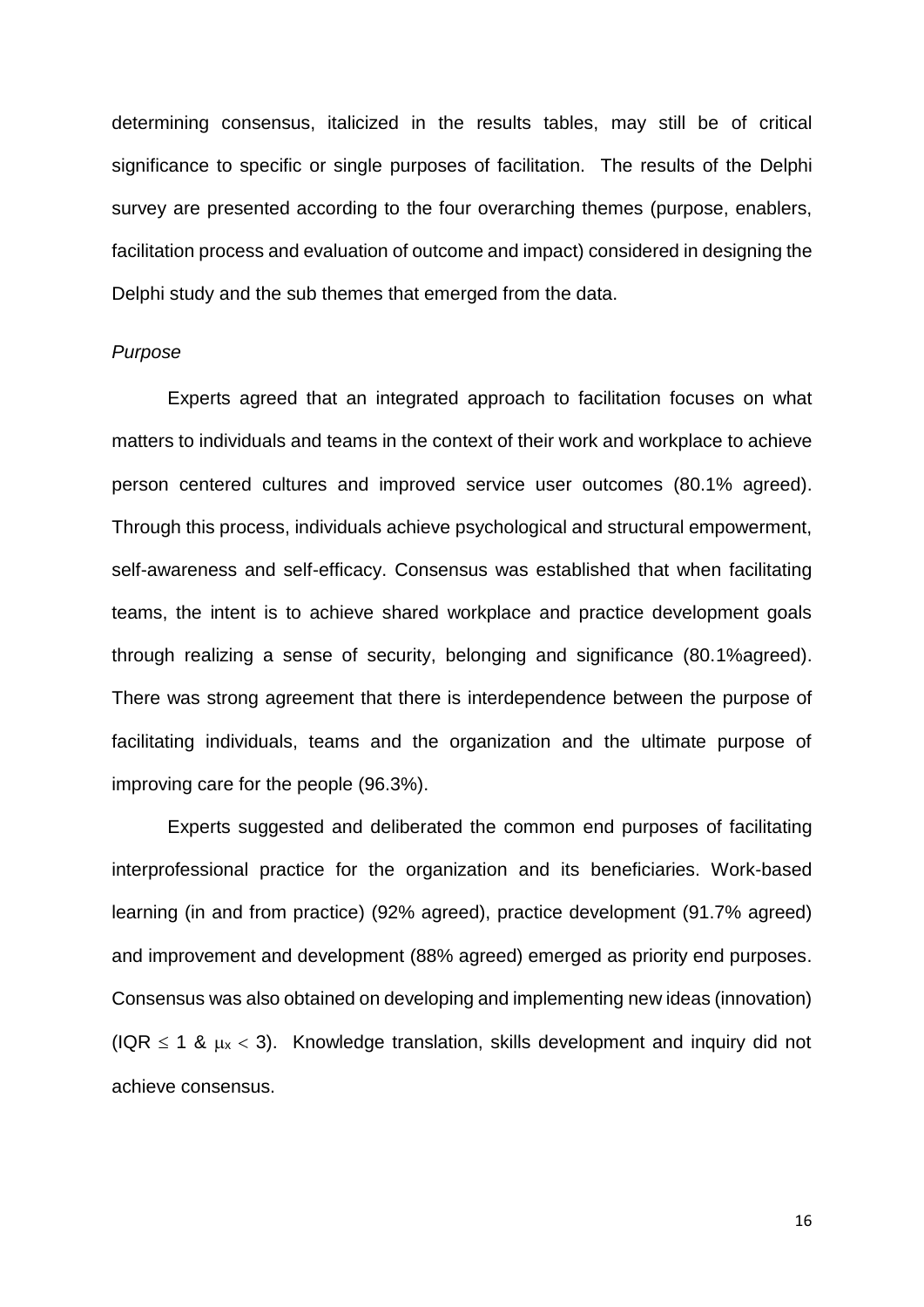### *Theories underpinning integrated facilitation.*

There was consensus that the purpose and theoretical disposition underpinning the facilitation approach will have an impact on the processes used (96.2% agreed). Out of 73 theoretical perspectives considered, 14 achieved consensus as most relevant for the integrated approach to workplace facilitation of interprofessional teams (Table 3). Five theoretical perspectives met all criteria for determining consensus and these were related to experiential learning (80.8%), action learning (76.9%), action research (76.9%), work-based learning (76.9%) and reflective models of practice (76.9%). The majority (81%) of theoretical perspectives considered did not achieve consensus (Supplementary file 3).

|                                                                  | CS essential & |       |            |      |
|------------------------------------------------------------------|----------------|-------|------------|------|
| Theoretical                                                      | very important | SD    | <b>IQR</b> | μx   |
| Experiential learning (Kolb 1984; Boud & Miller, 1996)           | 80.80          | 1.158 |            | 1.69 |
|                                                                  |                |       |            |      |
| Action learning (Revans, 1991)                                   | 76.9           | .981  |            | 1.81 |
| Action research (Lewin, 1946)                                    | 76.9           | 1.050 |            | 1.69 |
| Work based learning (Flanagan, Baldwin, & Clarke, 2000)          | 76.9           | 1.201 | 1          | 1.81 |
| Reflective models of practice (Schön 1983)                       | 76.9           | 1.440 | 1          | 1.92 |
| Principles of practice development (McCormack, Manley, & Walsh,  | 76.9           | 1.804 | 1          | 2.15 |
| 2008)                                                            |                |       |            |      |
| Effective workplace culture (Manley, Sanders, Cardiff & Webster, | 69.3           | 1.555 | 1          | 2.54 |
| 2011)                                                            |                |       |            |      |
| Organisational learning (Senge, 2006)                            | 65.4           | 1.158 |            | 2.31 |
| Emotional intelligence (Goleman, 1998)                           | 61.6           | 1.093 |            | 2.35 |
| Group dynamics (Yalom & Leszcz; 2005)                            | 57.7           | 1.272 |            | 2.46 |
| Situated learning (Lave & Wenger, 1991)                          | 57.7           | 1.573 | 1          | 2.65 |
| Appreciative inquiry (Cooperrider, Barret & Srivasta 1995)       | 53.9           | 1.273 | 1          | 2.50 |
| Participative leadership (Likert, 1967)                          | 53.8           | 1.600 | 1          | 2.81 |
| A six-category intervention analysis (Heron, 1976)               | 50             | 1.336 |            | 2.77 |

### **Table 3. Theoretical perspectives for integrated facilitation**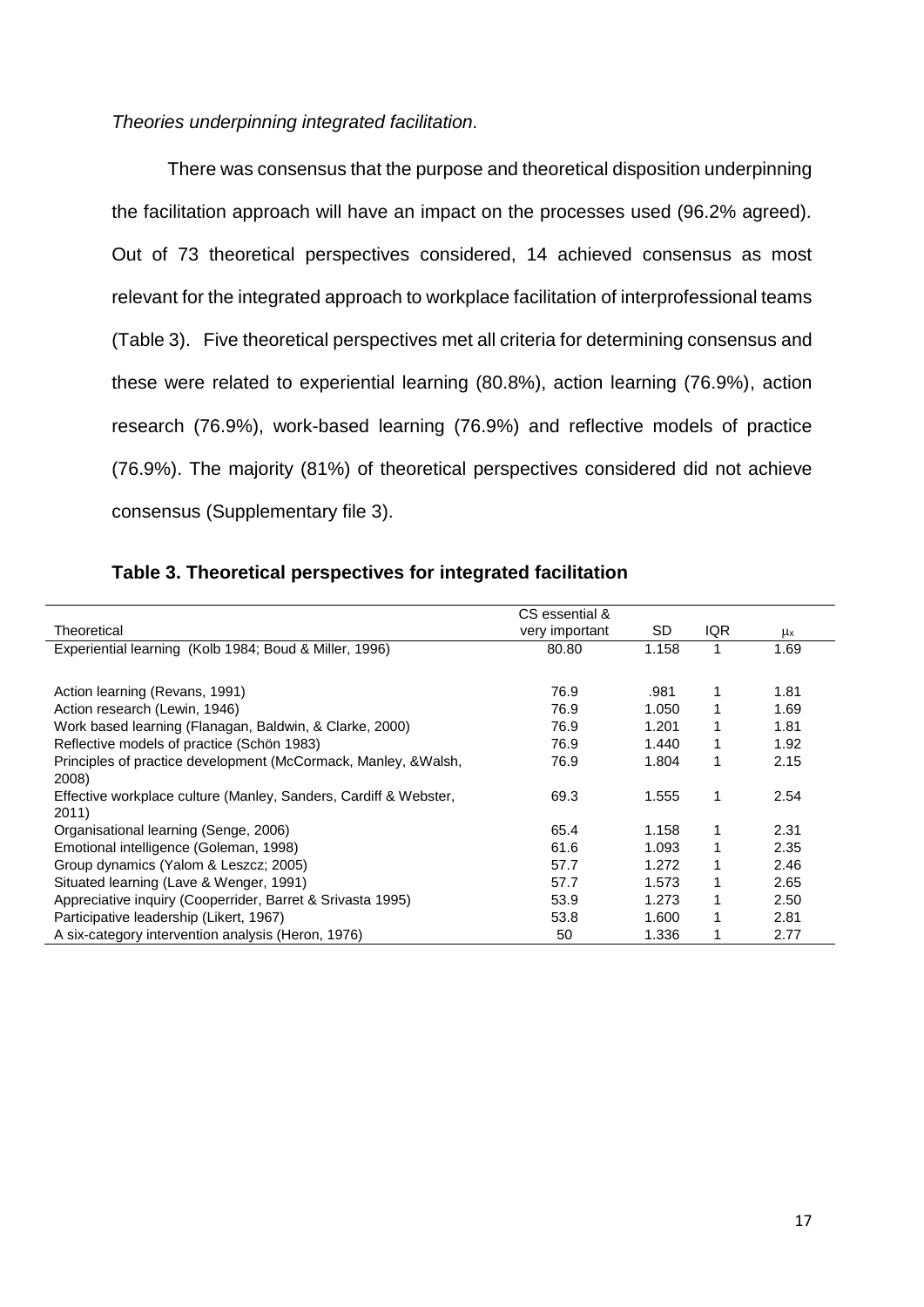#### *Enablers*

*External and internal enablers.* The expert panel considered factors surrounding the facilitator that are essential for integrated facilitation for interprofessional teams to happen (external enablers). Experts agreed that it is essential to obtain time and active support from the wider organizations (92.3% agreed) and to develop a safe environment and learning culture (84.6% agreed).

The panel agreed on a number of values that guide actions and decisions in the moment and following facilitation practice (internal enablers). These were person centeredness (88.3%agreed), participation, inclusion and collaboration with humility (84.7% agreed), reciprocal learning relationships (87.1% agreed) and flexibility and responsiveness to the individual's style of learning (76.9% agreed).

### *Qualities and skills*

Experts deliberated various skills and qualities considered essential to manage the integrated facilitation process effectively in health and social care contexts. Results in Table 4 show qualities listed 1-7 obtained strong agreement. All experts (100%) agreed that a skilled facilitator for interprofessional teams should be participative, inclusive and have the ability to work across learning styles and professional boundaries. This entails connecting with complexity to make facilitation a transparent process to support individuals and interprofessional teams in the workplace without taking the reign.

#### *Facilitation process*

The expert panel agreed that facilitators are confident to begin the facilitation journey at different starting points, depending on where individuals and teams are (100% agreed).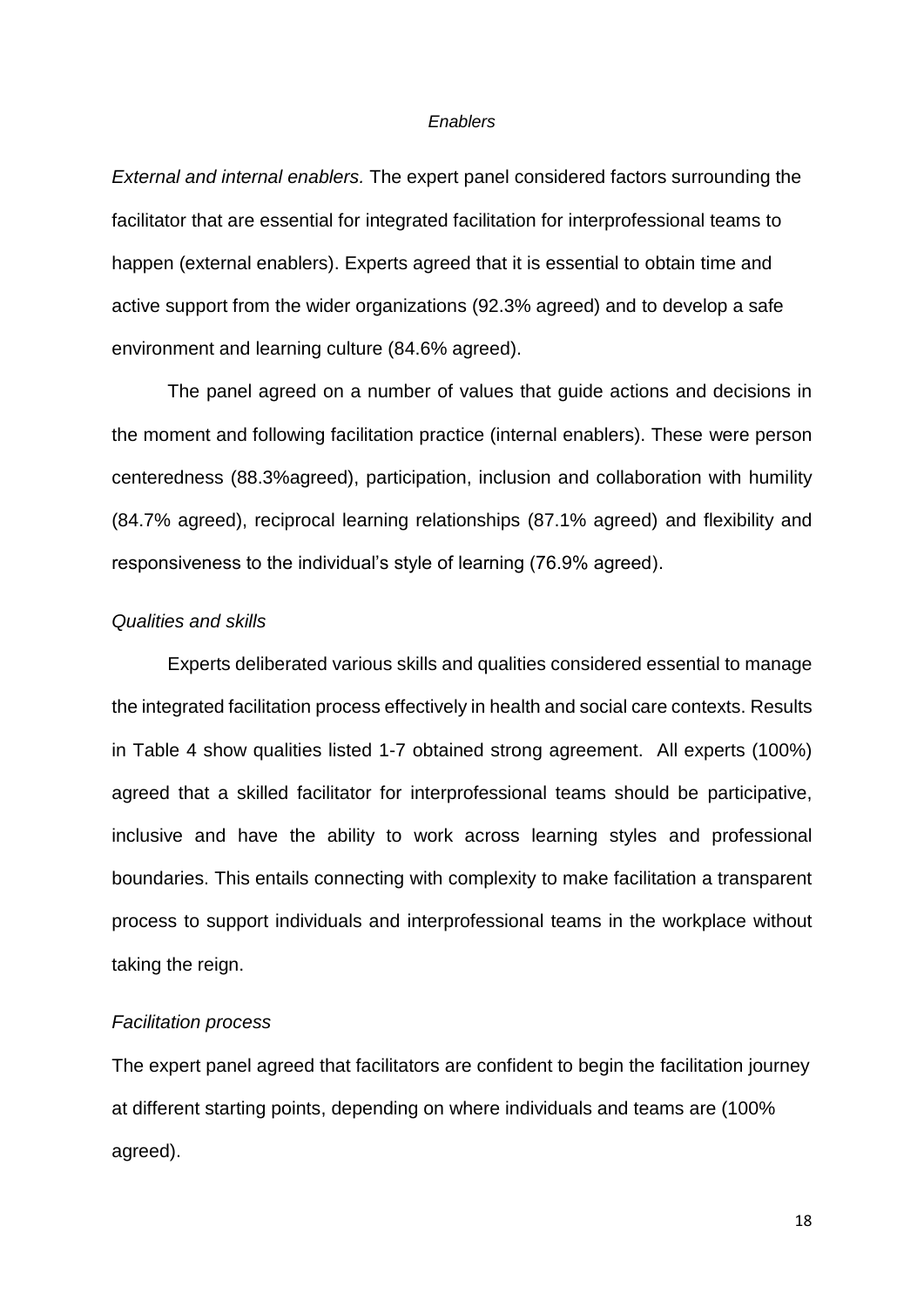### Table 4. Qualities and skills identified for skilled integrated facilitation

|                                                                                 | $\overline{\text{CS}}$ |           |                  |                    |
|---------------------------------------------------------------------------------|------------------------|-----------|------------------|--------------------|
|                                                                                 | <b>Essential &amp;</b> |           |                  |                    |
|                                                                                 | very                   |           |                  |                    |
| <b>Qualities</b>                                                                | important              | <b>SD</b> | <b>IQR</b>       | $\mu$ <sub>x</sub> |
| Understanding the requirements of working at different levels - individuals     | 92.3                   | .629      | -1               | 1.35               |
| teams and organizations                                                         |                        |           |                  |                    |
| Empathy, realism/pragmatism and continuing to be person centered                | 92.3                   | .761      | 1                | 1.54               |
| Inspiring, enthusiastic, a sense of humor with attributes of a transformational | 92                     | .651      | $\mathbf{1}$     | 1.56               |
| leader <sup>1</sup>                                                             |                        |           |                  |                    |
| Working with uncertainty and being reflexive to the needs of the group          | 88.5                   | .652      | $\mathbf{0}$     | 1.23               |
| /individual and context (including political)                                   |                        |           |                  |                    |
| Credibility, practical knowledge and understanding of theory underpinning       | 84.7                   | .710      | $\mathbf{1}$     | 1.77               |
| facilitation approach used                                                      |                        |           |                  |                    |
| Courage and resilience, integrity and the ability to develop a safe environment | 84.6                   | .895      | $\mathbf{1}$     | 1.81               |
| Critical thinking and reflexivity                                               | 84.6                   | .977      | $\mathbf{1}$     | 1.65               |
| An eclectic broad knowledge base and skills such as identified in the           | 73.1                   | .938      | $\overline{2}$   | 2.00               |
| theoretical influences                                                          |                        |           |                  |                    |
| Articulate and engaging                                                         | 73                     | 1.280     | $\overline{c}$   | 1.96               |
| Accessible through different media (e.g. face to face, virtual and remote)      | 46                     | 1.336     | $\overline{c}$   | 2.88               |
| Being participative, inclusive and working across learning styles,              | 100                    | .272      | $\boldsymbol{0}$ | 1.08               |
| boundaries and connecting with complexity                                       |                        |           |                  |                    |
| Knowing self, emotional intelligence, being reflective, continuing to learn     | 96.1                   | .533      | $\mathbf{1}$     | 1.27               |
| and grow                                                                        |                        |           |                  |                    |
| Enabling experiential learning by helping others to explore, reflect and        | 92.3                   | .761      | $\mathbf{1}$     | 1.46               |
| review                                                                          |                        |           |                  |                    |
| Active listening, skilled questioning and observing                             | 88.5                   | .697      | $\mathbf{1}$     | 1.38               |
| Identifying and challenging assumptions                                         | 88.4                   | .703      | $\mathbf{1}$     | 1.58               |
| Providing high support and high challenge, and                                  | 84.7                   | .827      | $\,1\,$          | 1.73               |
| Giving and receiving feedback                                                   | 84.7                   | .827      | $\mathbf{1}$     | 1.73               |
| Identifying political drivers, risks and consequences; influencing,             | 84.7                   | 1.021     | $\mathbf{1}$     | 1.81               |
| negotiation and networking to make positive connections within the              |                        |           |                  |                    |
| organization                                                                    |                        |           |                  |                    |
| Celebrating and recognizing achievement                                         | 77                     | .999      | $\overline{c}$   | 2.04               |
| Reflective inquiry, problem solving and critique with others                    | 77                     | 1.230     | $\overline{c}$   | 2.08               |
| Using ethical principles in facilitation practice                               | 76                     | 1.256     | $\overline{c}$   | 1.92               |
| Skill in mentorship and critical companionship                                  | 57.7                   | 1.137     | $\overline{c}$   | 2.42               |
| Systematic and analytical approaches to implementation and evaluation           | 60                     | 1.186     | $\overline{c}$   | 2.64               |
| using different sources of evidence and observation                             |                        |           |                  |                    |
| Using creative approaches to enable creative thinking and thinking outside      | 50                     | 1.185     | $\overline{2}$   | 2.73               |
| the box                                                                         |                        |           |                  |                    |

*Italicised elements did not achieve consensus.*

Experts identified that the most common and relevant starting points of a facilitation journey Include: exploring specific culture and contexts collaboratively and holistically taking into account stakeholders' perspectives and priorities; what matters to the people who are supported through facilitation by starting where they are; developing a shared understanding and purpose or agreed focus through clarifying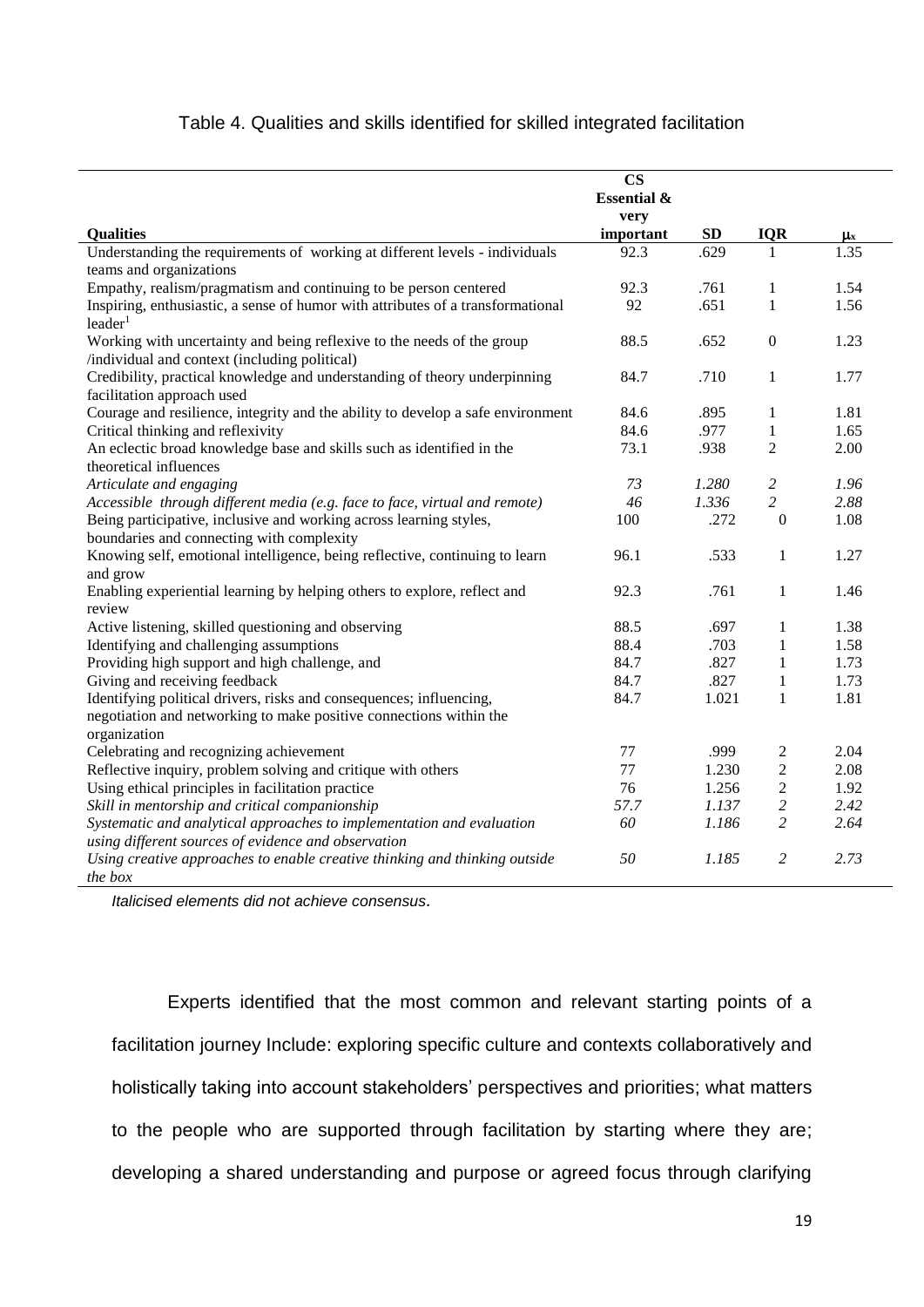values and beliefs; and identifying the inquiry focus around implementing changes/ evidence/ innovations. The panel distinguished significant and effective processes for creating a safe learning environment as: building relationships to provide reciprocity, high support high challenge and recognizing others' expertise and agreeing on ways of working, clear boundaries and responsibilities.

### *Strategies for effective integrated facilitation*

The expert panel recommended strategies for effective integrated facilitation of

interprofessional health and social care teams (Table 5).

| <b>Strategies</b>                                                                                    | CS Essentially effective & | <b>SD</b> | <b>IQR</b>     | $\mu$ |
|------------------------------------------------------------------------------------------------------|----------------------------|-----------|----------------|-------|
|                                                                                                      | very effective             |           |                |       |
| Establishing effective relationships for reciprocal and negotiated learning                          | 96.3                       | .852      | $\mathbf{1}$   | 1.38  |
| Enabling experimentation and informed and supported risk taking                                      | 96.1                       | .860      |                | 1.50  |
| Using available time effectively                                                                     | 92.3                       | .629      | 1              | 1.35  |
| Enabling participation, open communication and offering practical support and<br>encouragement       | 84.6                       | .859      | 1              | 1.54  |
| Creating a reflective space, enabling self-reflection, sense making and reflective<br>reviews        | 80                         | 1.003     | 1              | 1.56  |
| Developing and sustaining effective ways of working                                                  | 79.2                       | .897      | 1              | 1.75  |
| Knowing when to stop and review working with principles of what works well                           | 76.9                       | .936      | 1              | 1.65  |
| Enhancing individual and group independence and autonomy                                             | 76.9                       | 1.041     | $\mathbf{0}$   | 2.27  |
| Giving and receiving high challenge and high support                                                 | 76.9                       | .845      | 2              | 1.92  |
| Supporting practice, observation and self-assessment                                                 | 76                         | 1.190     | $\mathbf{1}$   | 2.20  |
| Recognizing and praising effort using real time feedback to develop learning in a                    | 73.1                       | .796      | 2              | 1.92  |
| deliberate way                                                                                       |                            |           |                |       |
| Analyzing and reporting on the processes of inquiry, allowing specific detail of the                 | 72                         | 1.028     | 1              | 2.16  |
| change to emerge over time and in response to the local environment                                  |                            |           |                |       |
| Attending to the process and the goal rather than being outcome orientated i.e.<br>learning to learn | 65.4                       | .948      | 1              | 2.46  |
| Strengthening capabilities and skill set to match goals, practice frameworks, policy                 | 65.4                       | 1.030     | 1              | 2.50  |
| and vision                                                                                           |                            |           |                |       |
| Critiquing practical and theoretical knowledge and drawing on a variety of sources                   | 53.9                       | .945      | 1              | 2.58  |
| of evidence, experiences and perspectives                                                            |                            |           |                |       |
| Using creative methods                                                                               | 48                         | 1.036     | 1              | 2.64  |
| Motivating by focusing on small steps and small wins then ever advancing cycles of                   | 73.1                       | 1.038     | 2              | 2.04  |
| development and evolution                                                                            |                            |           |                |       |
| Using humor and storytelling                                                                         | 69.3                       | 1.116     | $\overline{c}$ | 2.27  |
| Using qualitative 360 degree feedback to achieve individual and team role clarity                    | 23                         | 1.164     | 1              | 3.35  |

### Table 5. Strategies for effective integrated facilitation

*Italicized elements did not achieve consensus*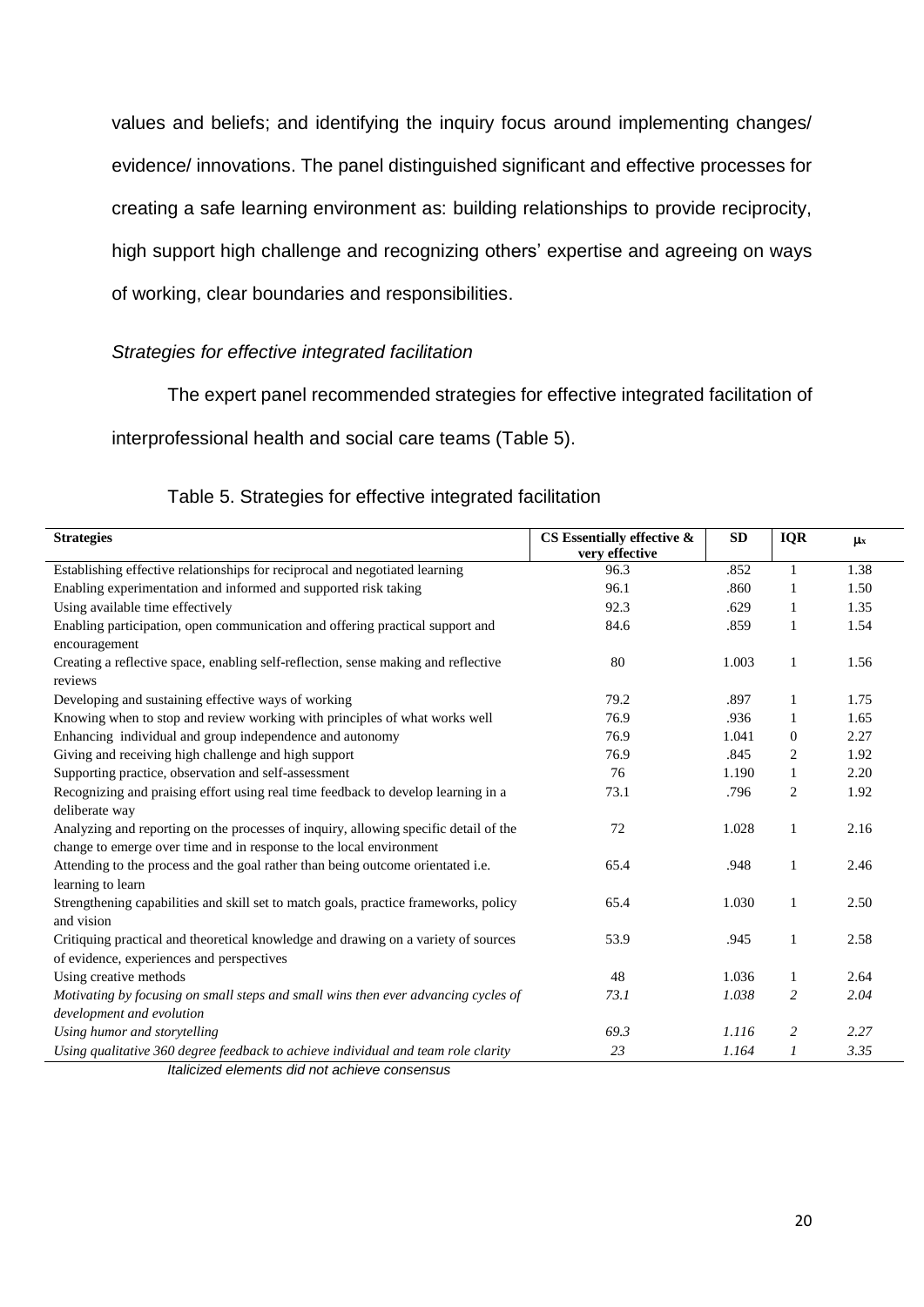The majority of strategies recommended (1-16) obtained consensus but the top priority elements identified were establishing effective relationships for reciprocal and negotiated learning (96.3% agreed), enabling experimentation and informed supported risk taking (96.1% agreed) and using available time effectively (92.3% agreed).

#### *Monitoring and maintaining effectiveness of integrated facilitation*

The expert panel considered a number of ways of monitoring the effectiveness of integrated facilitation based on the assumption that this hinges around the context and purpose. Elements that obtained consensus were deemed the most successful in monitoring and maintaining effectiveness of integrated facilitation for interprofessional teams. Experts largely agreed on critical reflection in the moment of and following facilitation practice (96.1% agreed), obtaining formal or informal stakeholder feedback (92.4% agreed) and reviewing the safety of the learning environment (76.9% agreed). Other elements that obtained consensus include reviewing the safety and learning environment (IQR =1 &  $\mu$ x = 2.4); reviewing field notes and preparatory work (IQR=1  $\&$   $\mu$ x = 2.52); and reviewing the level of support and challenge experienced (IQR=1  $\&$  $\mu$ x = 2.54). There was no agreement on external peer review, reviewing whether facilitator values were held nor requests from others to provide facilitation being successful ways of monitoring and maintaining the effectiveness of integrated facilitation of interprofessional teams. The Delphi expert panel agreed that effective integrated facilitation would generate process outcomes outlined below for individuals and interprofessional teams, taking into account the purpose of facilitation and emphasis. Specifically there was agreement on the following: increased reflexivity, self-awareness & self-efficacy; effective ways of working demonstrated by engagement, autonomous learners, self-directing leaders and goal achievement; role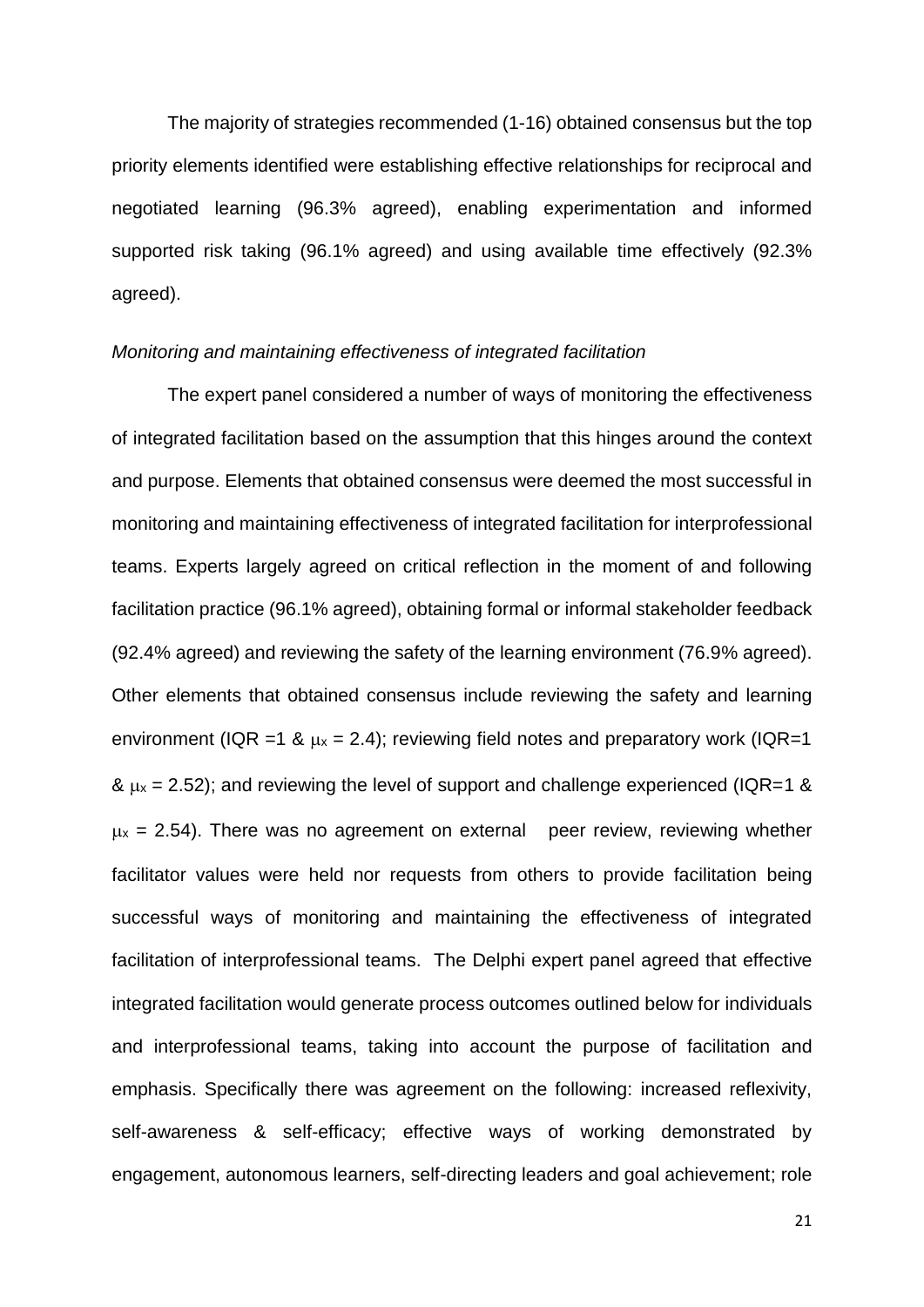clarity and skills that enable others to be effective (growing capacity); evidence of personal and professional development (including formal/ accredited learning); and evidence of improved team effectiveness.

### *Evaluation of outcome<sup>2</sup> and impact<sup>3</sup>*

*Indicators of outcomes.* Experts unanimously agreed that motivated, engaged, selfdirecting individuals who know how to learn would indicate effectiveness of support through integrated facilitation in both the short term and long term. Individuals would evidence this through increased effectiveness, action initiated leadership and development (100% agreed). Table 6 shows indicators of outcome and impact that would arise from an integrated approach to facilitating interprofessional teams in health and social care contexts.

| <b>Indicators of outcome</b>                                          | % CS Strongly agree & Agree | <b>SD</b> | <b>IQR</b>     | $\mu_{\rm x}$ |
|-----------------------------------------------------------------------|-----------------------------|-----------|----------------|---------------|
| Motivated, engaged self-directing individuals who know how to learn   | 100                         | .332      | $\overline{0}$ | 1.12          |
| evidenced by increased effectiveness, action initiated leadership and |                             |           |                |               |
| development                                                           |                             |           |                |               |
| Measureable progress/ development that can be evidenced e.g.          | 93.5                        | .765      |                | 1.77          |
| Improvement in patient care, tangible development and/or new insights |                             |           |                |               |
| Achievement of agreed goals and facilitation purpose                  | 92.3                        | .648      |                | 1.50          |
| Flourishing individuals $\&$ sense of wellbeing                       | 73.1                        | .999      | $\overline{c}$ | 2.04          |
| Individuals become more aware of organizational direction and goals   | 69.2                        | .898      |                | 2.38          |
| Publications and other disseminated outputs                           | 23.1                        | 1.055     |                | 3.08          |
| Better use of evidence in the context of work and the workplace       | 69.2                        | 1.306     | 2              | 2.23          |
| <b>Indicators of impact</b>                                           |                             |           |                |               |
| Motivated, engaged self-directing teams                               | 100                         | .402      | $\Omega$       | 1.19          |
| Flourishing curious individuals                                       | 90.2                        | 1.113     |                | 1.96          |
| Effective workplace cultures and learning cultures                    | 88.5                        | 1.123     |                | 1.69          |
| Professional competence and team skill set development                | 76                          | 1.201     | $\overline{c}$ | 1.88          |
| Achievement of systems/ organizational change                         | 61.5                        | 1.029     |                | 2.54          |
| Achievement of service and organizational key performance indicators  | 50                          | .906      |                | 2.50          |
| Ongoing employment and career progression for individuals             | 38.5                        | 1.183     | 2              | 2.96          |
| Academic accreditation of learning                                    | 23                          | 1.093     | 2              | 3.35          |

Table 6. Indicators of outcome and impact of integrated facilitation

*Italicized statements did not obtain consensus*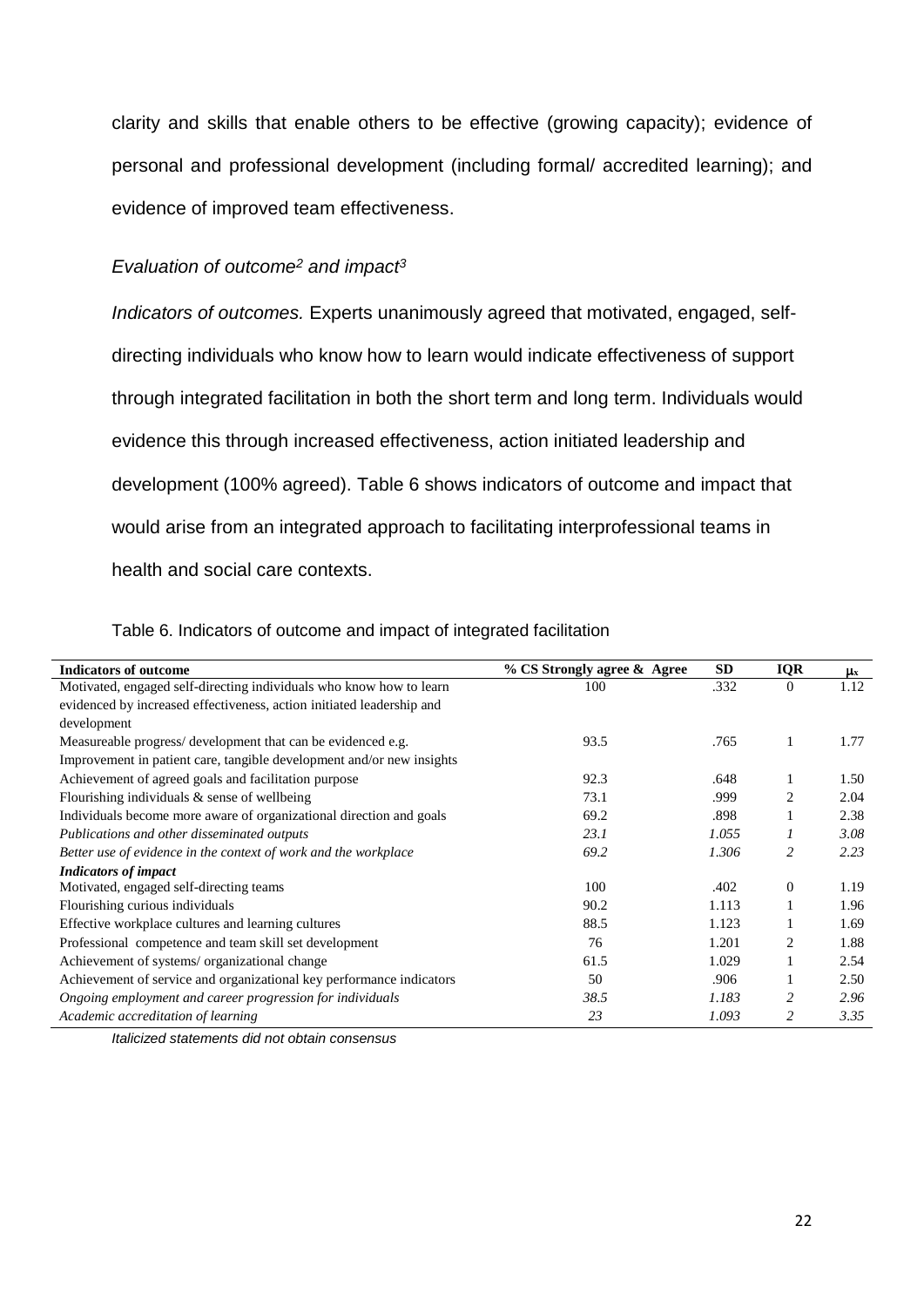#### *Strategies for identifying the impact of integrated facilitation*

The expert panel considered four strategies for identifying the impact of integrated facilitation in health and social care contexts. Three strategies attained consensus and these were: reviewing agreed goals and records about interventions and process outcomes at different levels (92.3% agreed); reviewing learning processes or strategies and new insights (84.4% agreed); and using different approaches to stakeholder evaluation (76.9% agreed). There was no consensus on using broad frameworks to identify what has changed and what helped the change in the short, medium and long term.

#### **Discussion**

There is growing awareness that health and social care for the ageing population and long-term illnesses require reorientation towards integration to avoid duplication and optimize flow and continuity across organizational boundaries (Imison & Bohmer 2013). Nonetheless, service integration is not sufficient for collaborative practice without active, positive and collaborative engagement of practitioners in supporting the implementation of policies in practice. Interprofessional education is an internationally endorsed approach to improved interprofessional collaborative practice but countries worldwide have experienced uneven progress (Barr, 2015). Evidence of the long-term impact of IPE on practice is scant and patchy (Reeves et al., 2013).

Workplace integrated facilitation for interprofessional teams focuses on learning for ongoing development and improvement. This establishes flexible interprofessional teams that work collaboratively to deliver quality care and services for the constantly changing health and social care needs of the people (Porter-O'Grady, 2009). The prevailing workforce crises in health care (Global Workforce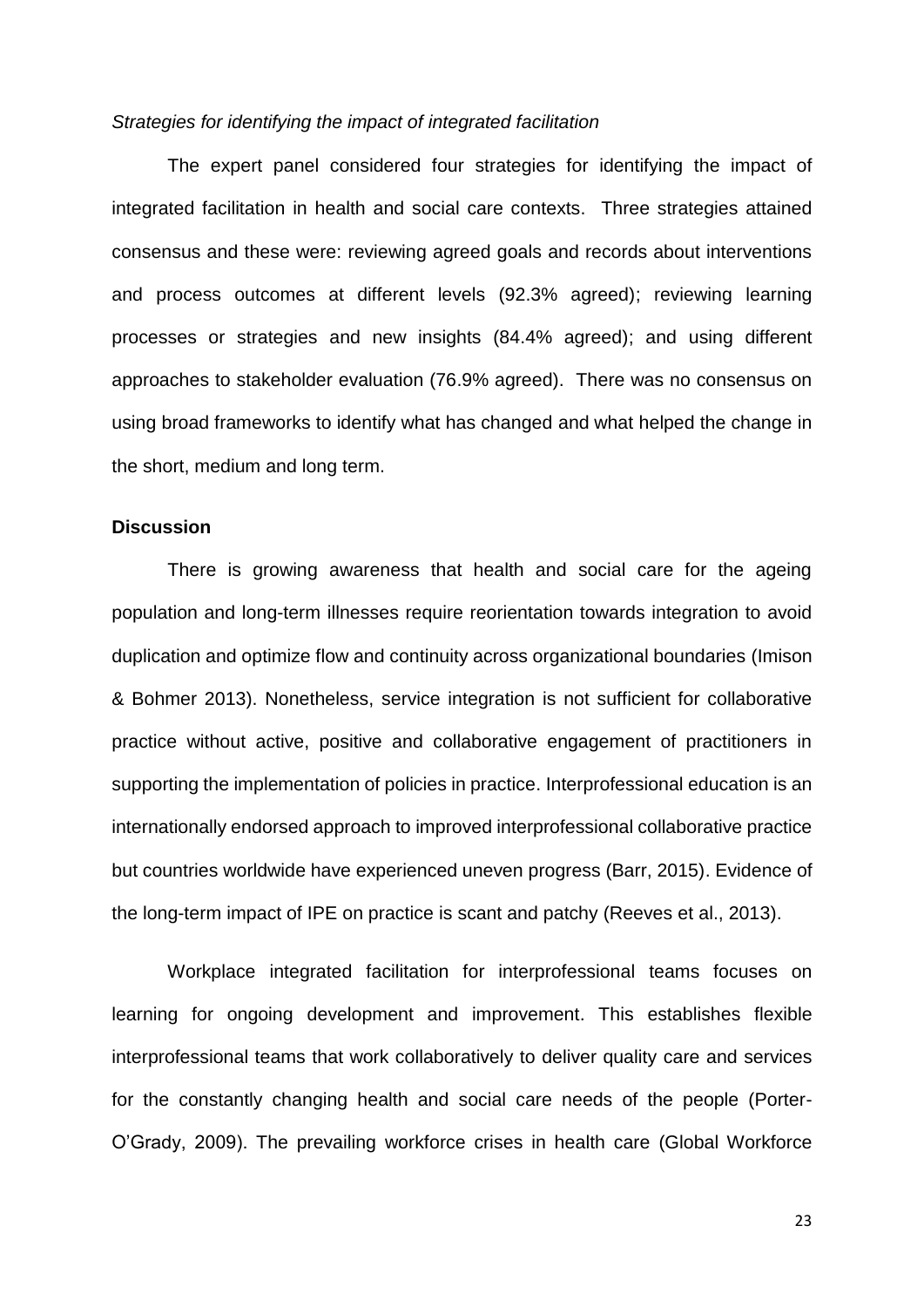Alliance, 2013) call for flexible and effective ways of developing the workforce using the workplace as the main resource for learning. This study established key elements that constitute standards to guide the growth of skilled workplace facilitators of learning, improvement and development to enable collaborative working in health and social care settings and support a holistic approach to enhancing the quality of care. Workplace facilitation of learning, improvement and development in interprofessional teams creates opportunities for shared learning and knowledge exchange and enables understanding of the contribution of individual roles to the effectiveness of health and social care pathways (Macfarlane et al., 2011; Reeves et al., 2012). Integrated facilitation reduces the strain on highly pressurized staff, avoids duplication of effort and costly handoffs between different departments. Stakeholders across health and social care organizations to use reflective and provocative questions consistently to develop understanding and personal responsibility in delivering organizational outcomes (Manley et al., 2016).

The expert panel provided greater emphasis on clarity of the purpose of integrated facilitation, making explicit the purpose of facilitating practice for individuals, interprofessional teams and organizations. Results about the common end purposes of integrated facilitation for the organization and its beneficiaries provide more insight into the overlap in the processes of facilitating the different purposes and hence the importance of effective use of valuable resources. There was no consensus on inquiry and knowledge translation as common end purposes, which reflects the contingent and complex interplay between the generation of knowledge and the implementation of knowledge into practice (Rycroft-Malone et al., 2004). Integrated facilitation promotes working within different contexts to enable interprofessional teams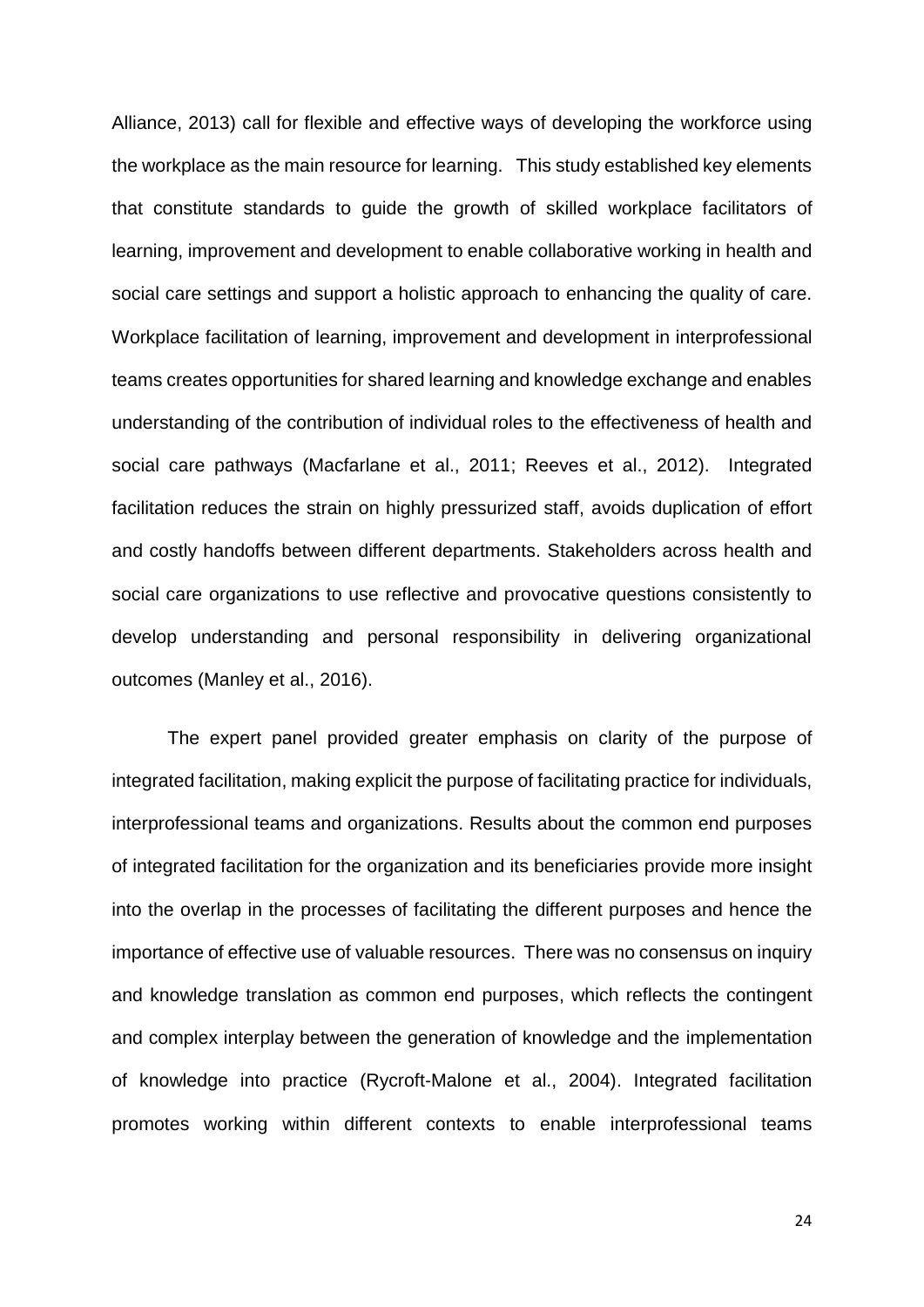appreciate the broader system in which they work, articulate issues and develop strategies that allow for successful implementation of evidence based models of care.

Theoretical influences for integrated facilitation that obtained consensus demonstrate the significance of effective and supportive relationships in collaborative work-based learning underpinned by practice and everyday experiences of acting, negotiating and skilled resolution of issues within teams and organizations. Whilst the art of skilled facilitation lies in the intuitive knowing of when to use specific strategies and theoretical underpinning (Raelin, 2006), organizational leadership support and a safe environment enable the facilitator to manage multifaceted processes in complex systems and support interprofessional teams' progress in implementing and sustaining transformations in the way care is delivered. A safe environment offers access to work-based leaning because it conveys psychological safety, promotes individual contributions, gives a sense of being valued and entails mutual respect (Shaw et al., 2008). The range of skills and qualities agreed on in this study enable holistic facilitation that recognizes requirements of a given context and flexible adaptation of the supportive role and strategies used at any stage of the intervention. The outcome competence focuses on achieving high quality practice, ascertains value on investment and validates the process.

Elements that were recommended and considered by the expert panel but did not achieve consensus to be part of the standards for integrated facilitation may be relevant to single purposes of facilitation and may inform facilitation practices. The standards for integrated facilitation provide a framework for guiding the development of holistic, person-centered and relational skills of new and developing facilitators for interprofessional teams to make a difference within their sphere of service delivery. These standards endorse an integrated facilitation approach to all the activities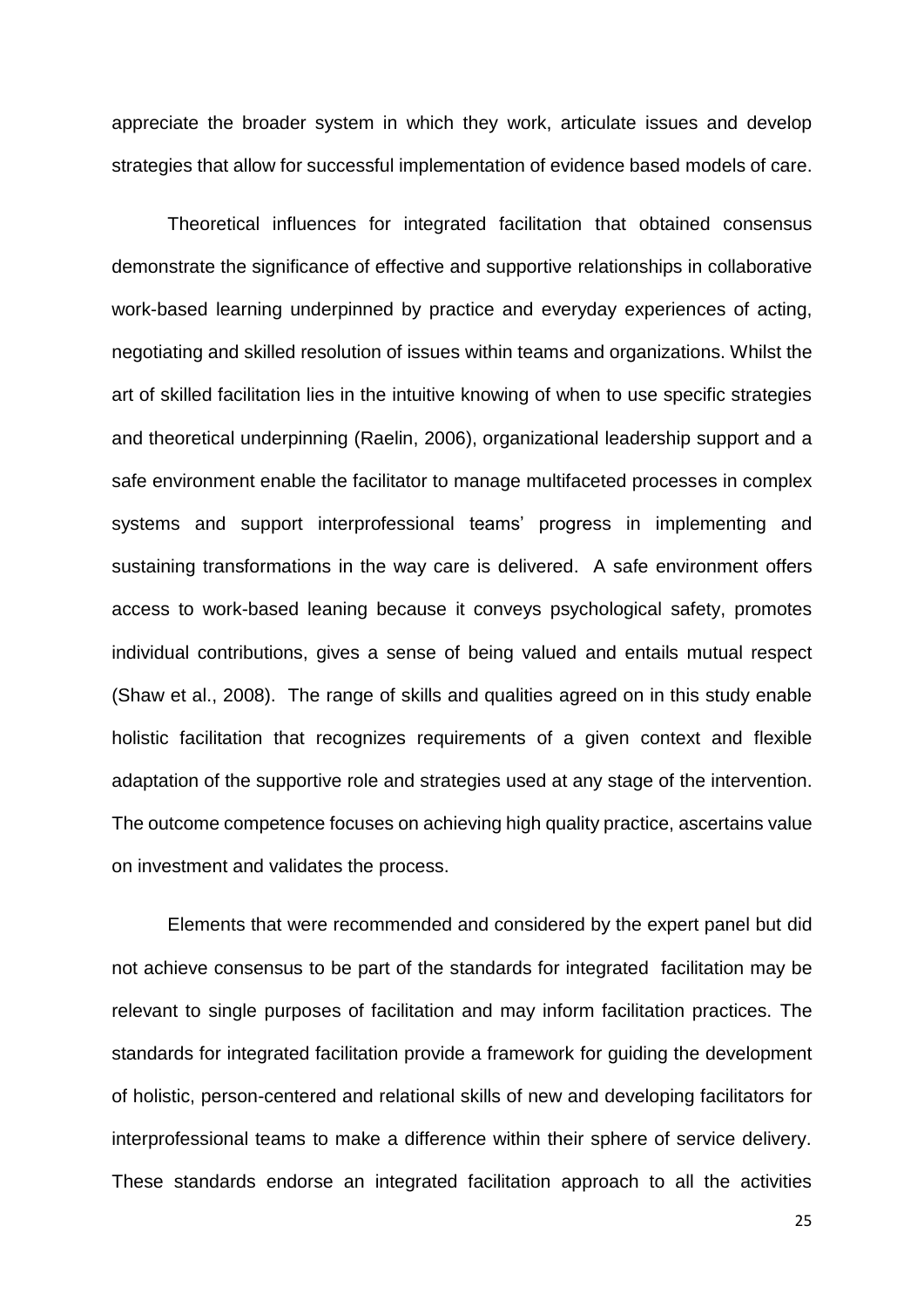required for supporting ongoing learning, development and improvement in the workplace across health and social care settings.

This study has limitations. There was unequal representation of expertise selected for each of the facilitation purposes, which presents potential selection bias. There was no eligible expertise identified for facilitating skills development nor quality improvement. This shortfall may limit the generalizability of results to integrated facilitation. The selection bias is mitigated by the expert representation (50%) of facilitating practice development in and about the workplace. This expertise involves facilitating more than one of the facilitation purposes that encompass learning, development, improvement, inquiry, innovation and knowledge translation.

#### **Concluding comments**

Findings of this study helped to identify elements included in the resulting standards for integrated facilitation in the workplace (Appendix 2*)* that will enable the growth of skilled facilitators for supporting individual practitioners, interprofessional teams and organizations to flourish and optimize performance in the delivery of changing models of care. Integrated facilitation for interprofessional teams aligns the health and social care workforce across boundaries of practice to enable the realization of transformations in health and social care services. The standards provide assurance that workplace learning and development would be skillfully supported to enable interprofessional teams to work collaboratively and develop core skills required to confidently provide care focused on service user needs.

Further research would be useful to understand firstly, how effective the standards are in guiding the development of competent and confident workplace facilitators for interprofessional teams. Secondly, future research could evaluate the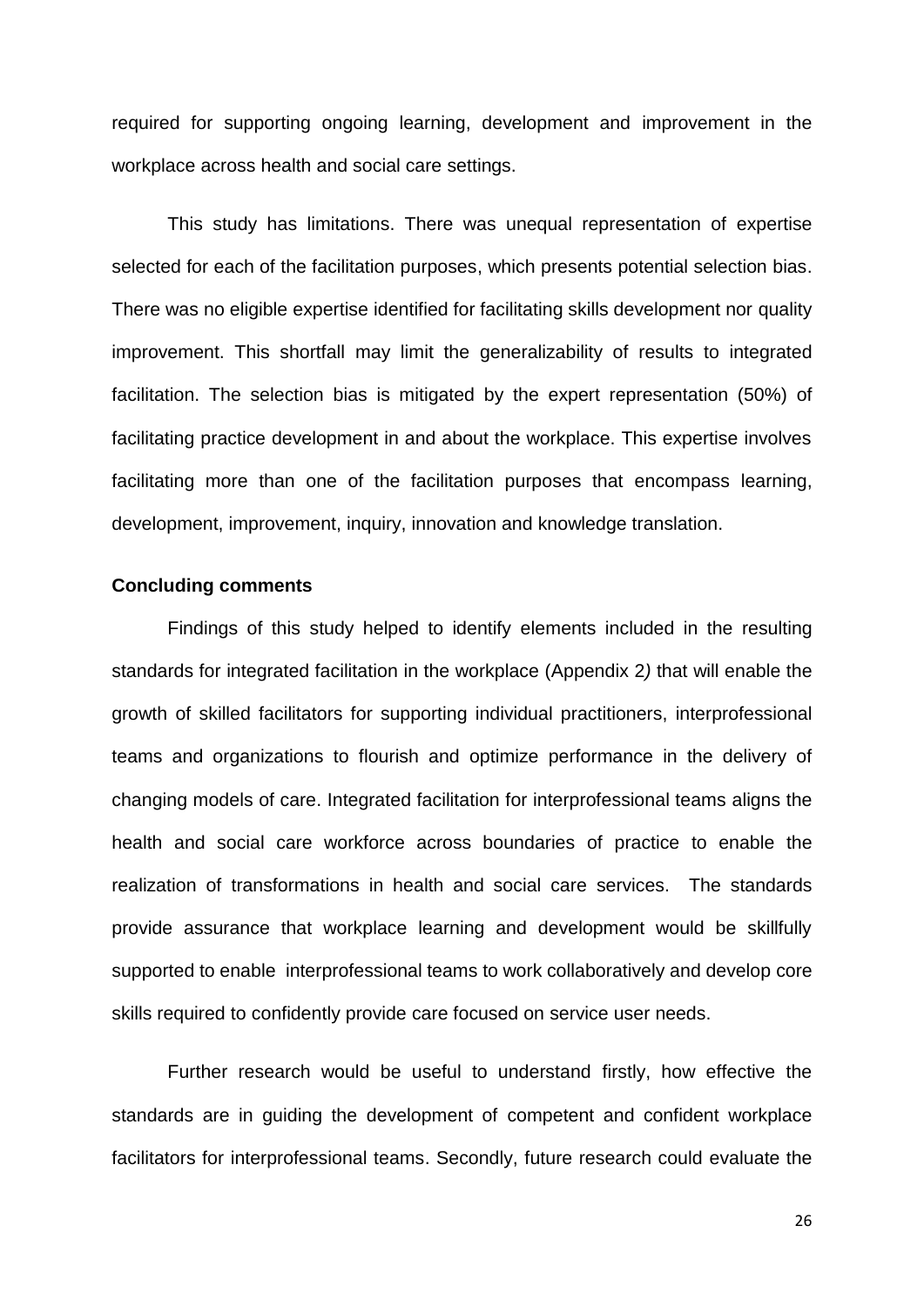impact of skilled integrated facilitation for interprofessional teams on health and social care outcomes and the wellbeing of interprofessional teams.

## **Notes**

- 1. Transformational leadership enabling, challenging and stimulating, celebrating, building trust, and inspiring a shared vision.
- 2. Immediate changes in the people facilitated, their contexts and systems.
- 3. Deeper, longer term changes in the people facilitated, their contexts and systems.

# **Acknowledgments**

The authors gratefully acknowledge the members of the Delphi Panel, who with sincere devotion gave freely of their time to contribute, evaluate and validate the elements included in the standards for integrated facilitation. We are grateful to the Leads of International and National Professional Networks for their support in raising awareness of the study.

# **Declaration of interest**

The authors report no conflicts of interest. The authors alone are responsible for the content and writing of the article.

# **Funding**

The authors wish to thank Health Education Kent Surrey Sussex for supporting this study.

# **References**

Anderson, E. S., Cox, D., & Thorpe, L. N. (2009). Preparation of educators involved in interprofessional education. *Journal of Interprofessional Care*, 23(1), 81-94. (doi.org/10.1080/13561820802565106)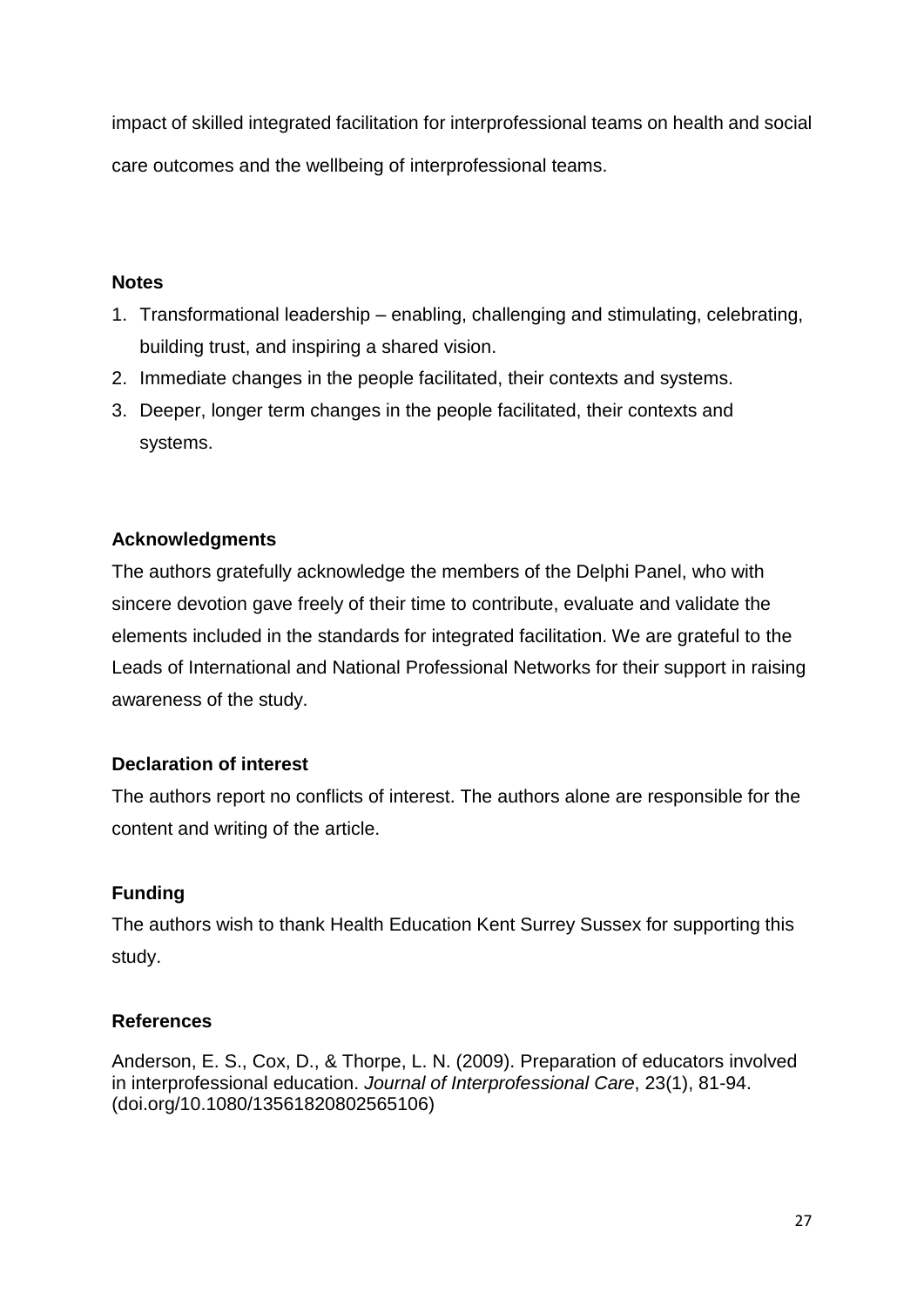Barr, H. (2015). Barr, H. (2015). Interprofessional education: the genesis of a global movement. *London: Centre for Advancement of Interprofessional Education*. Retrieved from<https://www.unifesp.br/campus/san7/images/pdfs/global-ipe-2015.pdf>

Baskerville, N. B., Liddy, C., & Hogg, W. (2012). Systematic review and metaanalysis of practice facilitation within primary care settings. *The Annals of Family Medicine*, *10*(1), 63-74. doi:10.1370/atm.1312

Bergin, P. (2015) Increasing awareness about self and facilitation practice in preparation for transitioning to a new role – the critical reflective process of becoming a certified professional facilitator. *International Practice Development Journal* 5 (2) [8]. (doi:10.19043/ipdj.52.008) Retrieved from https://www.fons.org/library/journal/volume5-issue2/article8

Berta, W., Cranley, L., Dearing, J. W., Dogherty, E. J., Squires, J. E., & Estabrooks, C. A. (2015). Why (we think) facilitation works: insights from organizational learning theory. *Implementation Science,* 10(1), 141. (doi: 10.1186/s13012-015-0323-0)

Bidassie, B., Williams, L. S., Woodward-Hagg, H., Matthias, M. S., & Damush, T. M. (2015). Key components of external facilitation in an acute stroke quality improvement collaborative in the Veterans Health Administration. *Implementation Science*, 10(1), 69. (doi: 10.1186/s13012-015-0252-y)

Bird, S., Noronha, M., & Sinnott, H. (2010). An integrated care facilitation model improves quality of life and reduces use of hospital resources by patients with chronic obstructive pulmonary disease and chronic heart failure. *Australian journal of primary health*, *16*(4), 326-333. (doi:10.1071/py10007)

Blakey, J., & Day, I. (2012). *Challenging Coaching: Going beyond traditional coaching to face the FACTS*. Nicholas Brealey Publishing.

Boud, D., & Miller, N. (1996). *Working with experience: Animating learning*. London: Psychology Press.

Bousso, R. S., Poles, K., & Cruz, D. D. A. L. M. (2014). Nursing concepts and theories. *Revista da Escola de Enfermagem da USP*, *48*(1), 141-145. (doi.org/10.1590/S0080-623420140000100018)

Braun, V., & Clarke, V. (2006). Using thematic analysis in psychology. *Qualitative research in psychology*, *3*(2), 77-101. (doi.org/10.1191/1478088706qp063oa)

Centre for the Advancement of Interprofessional Education (2016). *Collaborative practice through learning together to work together. Statement of purpose.*  Retrieved from https://www.caipe.org/about-us

Cooperrider, D. L., Barrett, F., & Srivastva, S. (1995). Social construction and appreciative inquiry: A journey in organizational theory. In H. Hosking, P. Dachler & K. Gergen (Eds.), *Management and organization: Relational alternatives to individualism* (pp. 157-200). Farnham: Ashgate Publishing.

Dogherty, E. J., Harrison, M. B., & Graham, I. D. (2010). Facilitation as a Role and Process in Achieving Evidence‐Based Practice in Nursing: A Focused Review of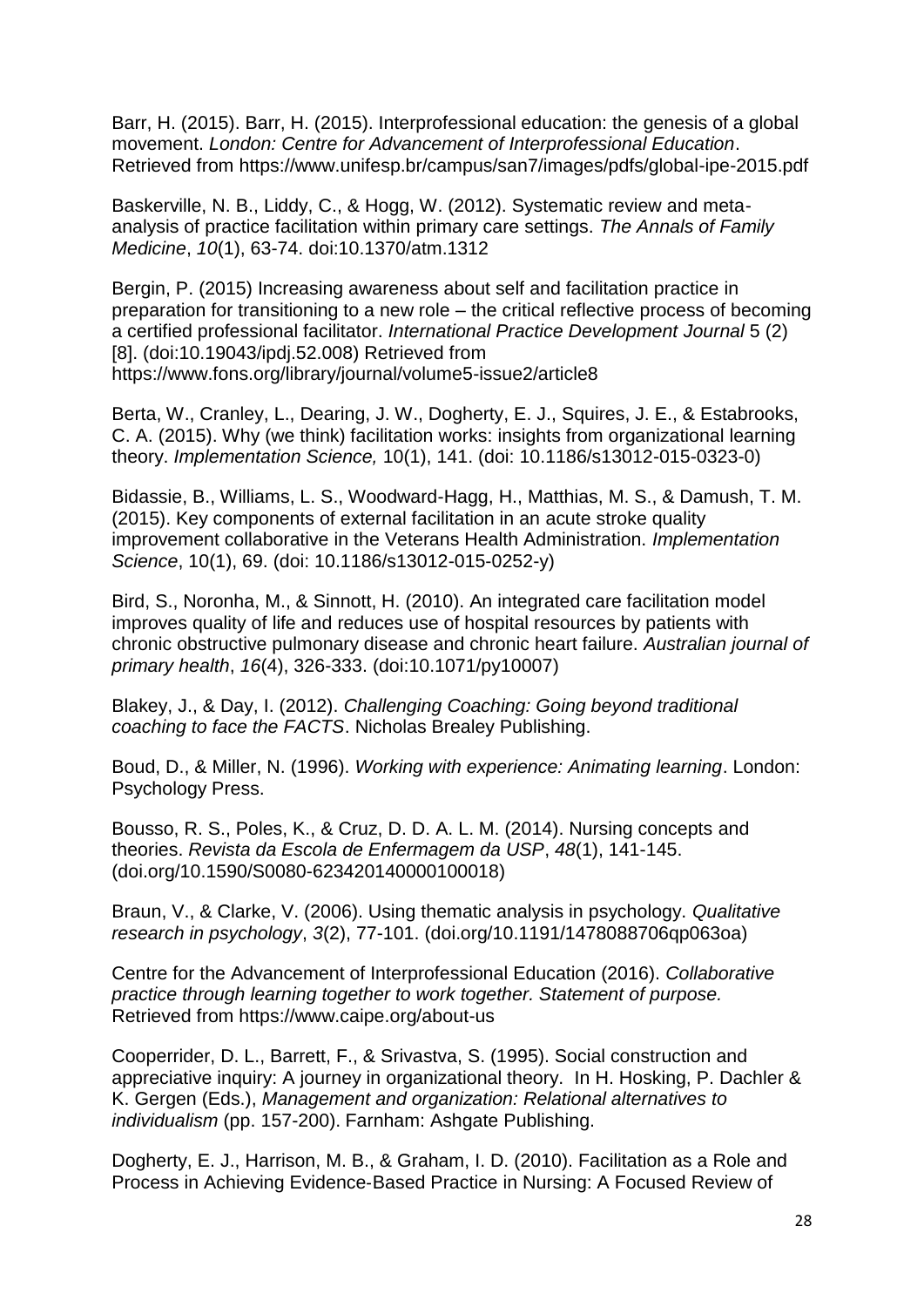Concept and Meaning. *Worldviews on Evidence*‐*Based Nursing*, 7(2), 76-89. [\(doi.org/10.1111/j.1741-6787.2010.00186.x](http://dx.doi.org/10.1111/j.1741-6787.2010.00186.x) )

Edgren, L., & Barnard, K. (2012). Complex adaptive systems for management of integrated care. *Leadership in Health Services*, *25*(1), 39-51. (doi:10.1108/17511871211198061)

Fan, M. (2004). The idea of integrated education: From the point of view of Whitehead's philosophy of education. Paper presented at the Forum for Integrated Education and Educational Reform sponsored by the Council for Global Integrative Education, Santa Cruz, CA. Retrieved from http://www.edpsycinteractive.org/CGIE/fan.pdf

Flanagan, J., Baldwin, S., & Clarke, D. (2000). Work‐based learning as a means of developing and assessing nursing competence. *Journal of Clinical Nursing*, *9*(3), 360-368. (doi:10.1046/j.1365-2702.2000.00388.x)

Furness, P. J., Armitage, H., & Pitt, R. (2012). Establishing and facilitating practicebased interprofessional learning: experiences from the TUILIP project. *Nursing Reports*, 2(1), 5. (doi:10.4081/nursrep.2012.e5)

Gibbs, V. (2011). An investigation into the challenges facing the future provision of continuing professional development for allied health professionals in a changing healthcare environment. *Radiography*, 17(2), 152-157. [\(doi.org/10.1016/j.radi.2011.01.005\)](https://doi.org/10.1016/j.radi.2011.01.005)

Global Workforce Alliance. (2013). *Global Health Workforce Crisis – Key messages*. Retrieved from [http://www.who.int/workforcealliance/media/KeyMessages\\_3GF.pdf](http://www.who.int/workforcealliance/media/KeyMessages_3GF.pdf)

Goleman, D. (1998). *Working with emotional intelligence*. New York: Bantam.

Grumbach, K., Bainbridge, E., & Bodenheimer, T. (2012). Facilitating improvement in primary care: the promise of practice coaching. *Issue Brief (Commonw Fund)*, *15*, 1- 14.

Ham, C., Heenan, D., Longley, M., & Steel, D. R. (2013). *Integrated Care in Northern Ireland, Scotland and Wales. Lessons for England.* London: The Kings Fund.

Hardy, S., Jackson, C., Webster, J., & Manley, K. (2013). Educating advanced level practice within complex health care workplace environments through transformational practice development. *Nurse Education Today,* 33(10), 1099-1103. [\(doi.org/10.1016/j.nedt.2013.01.021\)](https://doi.org/10.1016/j.nedt.2013.01.021)

Hawe, P., Shiell, A. and Riley, T. (2009) Theorising Interventions as Events in Systems, *American Journal of Community Psychology*, 43, 3, 267-276. (doi: 10.1007/s10464-009-9229-9)

Heiko, A. (2012). Consensus measurement in Delphi studies: review and implications for future quality assurance. *Technological Forecasting and Social Change*, *79*(8), 1525-1536.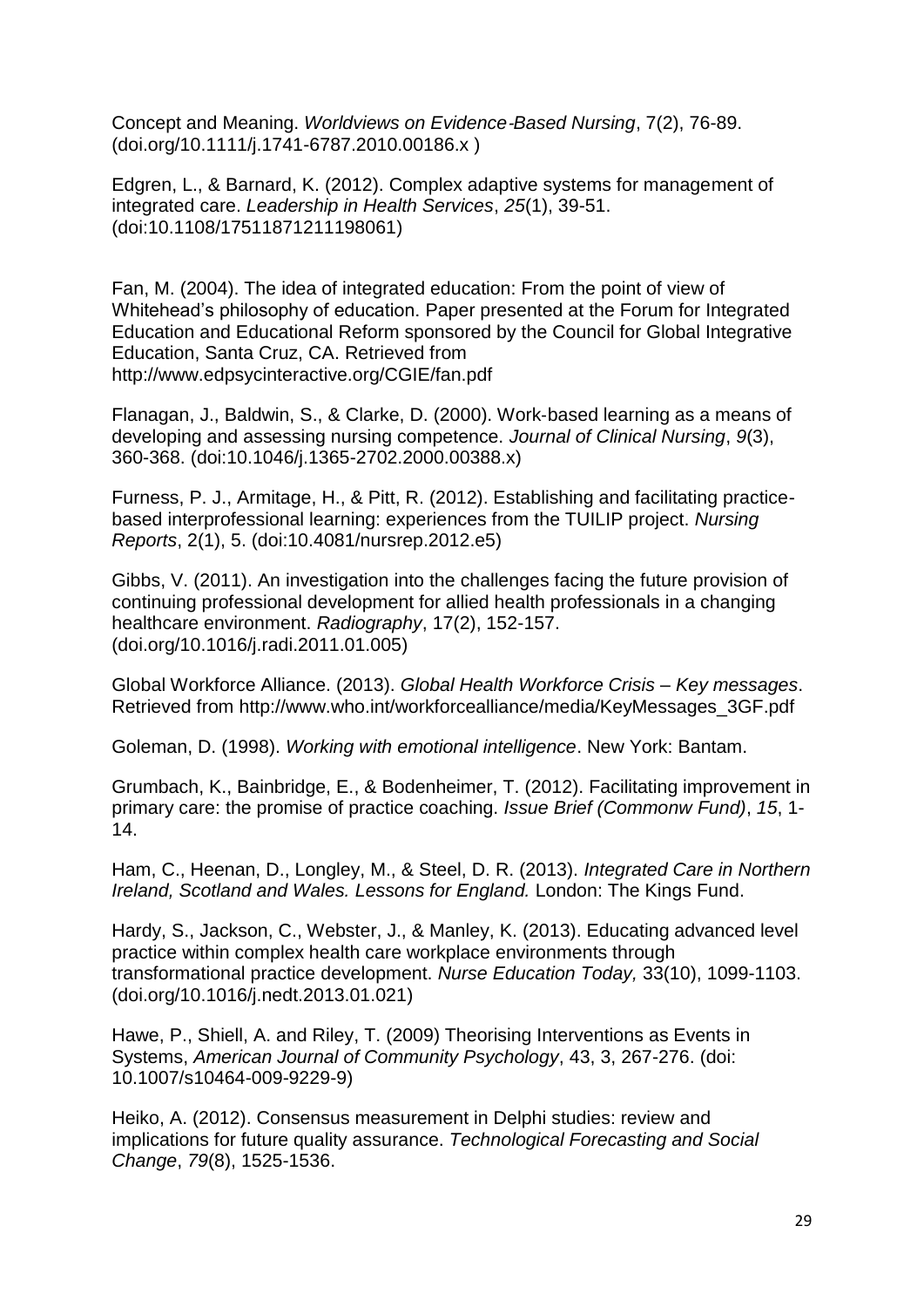Heron, J. (1976). A six-category intervention analysis. *British Journal of Guidance and Counselling*, *4*(2), 143-155.

Imison, C., & Bohmer, R. (2013). *NHS and social care workforce: meeting our needs now and in the future.* London: The Kings Fund.

International Association of Facilitators. (2016). *Certified Professional Facilitator*. Retrieved from: <https://www.iaf-world.org/site/professional/cpf>

Jenson, H. B., Dorner, D., Hinchey, K., Ankel, F., Goldman, S., & Patow, C. (2009). Integrating quality improvement and residency education: insights from the AIAMC National Initiative about the roles of the designated institutional official and program director. *Academic Medicine*, *84*(12), 1749-1756. (doi: 10.1097/ACM.0b013e3181bf686f)

Kinley, J., Stone, L., Dewey, M., Levy, J., Stewart, R., McCrone, P., ...Hockley, J. (2014). The effect of using high facilitation when implementing the Gold Standards Framework in Care Homes programme: A cluster randomised controlled trial. *Palliative medicine*, *28*(9), 1099-1109. (doi: 10.1177/0269216314539785)

Kitson, A. L. (2009). The need for systems change: reflections on knowledge translation and organizational change. *Journal of advanced nursing*, *65*(1), 217-228. (doi: 10.1111/j.1365-2648.2008.04864.x)

Kolb, D. (1984). *Experiential learning: Experience as a source of learning and development*. New Jersey: Prentice Hall

Lave, J., & Wenger, E. (1991). *Situated learning: Legitimate peripheral participation*. Cambridge University Press.

Lessard, S., Bareil, C., Lalonde, L., Duhamel, F., Hudon, E., Goudreau, J., & Lévesque, L. (2016). External facilitators and interprofessional facilitation teams: a qualitative study of their roles in supporting practice change. *Implementation Science*, *11*(1), 97. (doi: 10.1186/s13012-016-0458-7)

Lewin, K. (1946). Action research and minority problems. *Journal of social issues*, *2*(4), 34-46. (doi: 0.1111/j.1540-4560.1946.tb02295.x)

Likert, R. (1967). *The human organization: its management and values*. New York: McGraw-Hill.

Macfarlane, F., Greenhalgh, T., Humphrey, C., Hughes, J., Butler, C., & Pawson, R. (2011). A new workforce in the making? A case study of strategic human resource management in a whole-system change effort in healthcare. *Journal of health organization and management*, *25*(1), 55-72. (doi: 10.1108/14777261111116824)

Manley, K., Martin, A., Jackson, C., & Wright, T. (2016). Using systems thinking to identify workforce enablers for a whole systems approach to urgent and emergency care delivery: a multiple case study. *BMC Health Services Research*, *16*(1), 368. (doi: 10.1186/s12913-016-1616-y )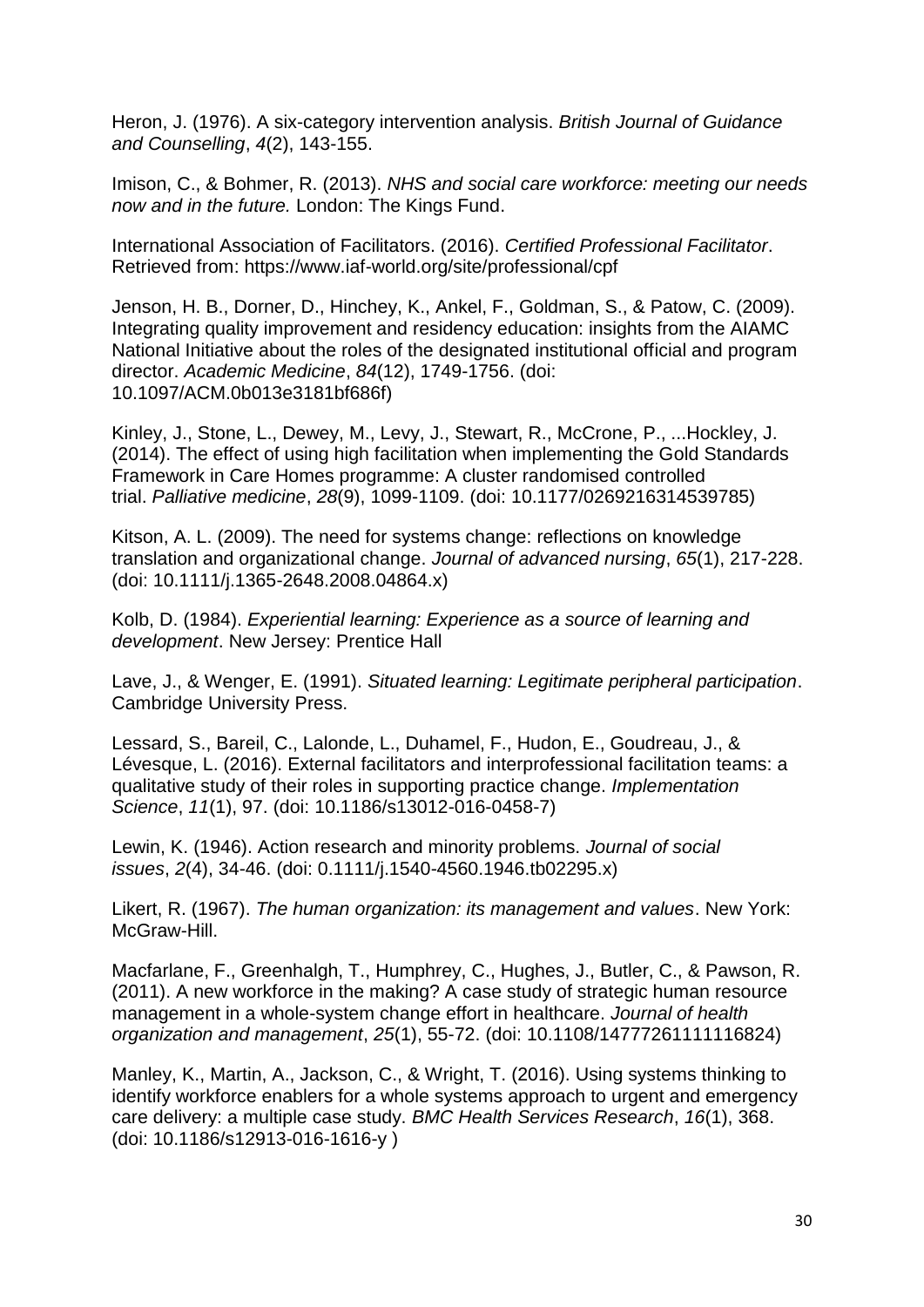Manley, K., & McCormack, B. (2003). Practice development: purpose, methodology, facilitation and evaluation. *Nursing in critical care*, *8*(1), 22-29. (doi: 10.1046/j.1478- 5153.2003.00003.x)

Manley, K., Sanders, K., Cardiff, S., & Webster, J. (2011). Effective workplace culture: the attributes, enabling factors and consequences of a new concept. *International Practice Development Journal*, *1*(2).Retrieved from https://www.fons.org/library/journal/volume1-issue2/article1

Martin, V., & Rogers, A. M. (2004). *Leading interprofessional teams in health and social care*. Psychology Press.

Mavin, S., Lee, L., & Robson, F. (2010). The evaluation of learning and development in the workplace: A review of the literature. *Bristol: HEFCE*. Retrieved from https://www.northumbria.ac.uk/static/5007/hrpdf/hefce/hefce\_litreview.pdf

McKeown, R. E. (2009). The epidemiologic transition: changing patterns of mortality and population dynamics. *American Journal of Lifestyle Medicine,* 3(1), 19-26. (doi: 10.1177/1559827609335350)

Mold, J. W., Fox, C., Wisniewski, A., Lipman, P. D., Krauss, M. R., Harris, D. R., ... & Yawn, B. P. (2014). Implementing asthma guidelines using practice facilitation and local learning collaboratives: a randomized controlled trial. *The Annals of Family Medicine*, *12*(3), 233-240. (doi: 10.1370/afm.1624)

Porter-O'Grady, T. (2009). *Interdisciplinary shared governance: Integrating practice, transforming health care*. Massachusetts: Jones & Bartlett Learning Publishers.

Raelin, J. A. (2006). The role of facilitation in praxis. *Organizational Dynamics*, *35*(1), 83-95. (doi: 10.1016/j.orgdyn.2005.12.008)

Rechel, B., Doyle, Y., Grundy, E., & McKee, M. (2009). How can health systems respond to population ageing? *European Observatory on Health Systems and Policies, Policy Brief 10*. Retrieved from <http://researchonline.lshtm.ac.uk/4807/1/E92560.pdf>

Reeves, S., Perrier, L., Goldman, J., Freeth, D., & Zwarenstein, M. (2013). Interprofessional education: effects on professional practice and healthcare outcomes (update). *Cochrane Database Syst Rev*, *3*(3).

Reeves, S., Tassone, M., Parker, K., Wagner, S. J., & Simmons, B. (2012). Interprofessional education: An overview of key developments in the past three decades. Work, 41(3), 233-245.

Revans, R. (1991). The concept, origin and growth of action learning. In Zuber-Skerritt, O. (Ed.), *Action learning for improved performance*, (pp. 14-25). Brisbane: AEBIS Publishing.

Rycroft-Malone, J., Kitson, A., Harvey, G., McCormack, B., Seers, K., Titchen, A., & Estabrooks, C. (2002). Ingredients for change: revisiting a conceptual framework. *Quality and safety in Health care*, *11*(2), 174-180.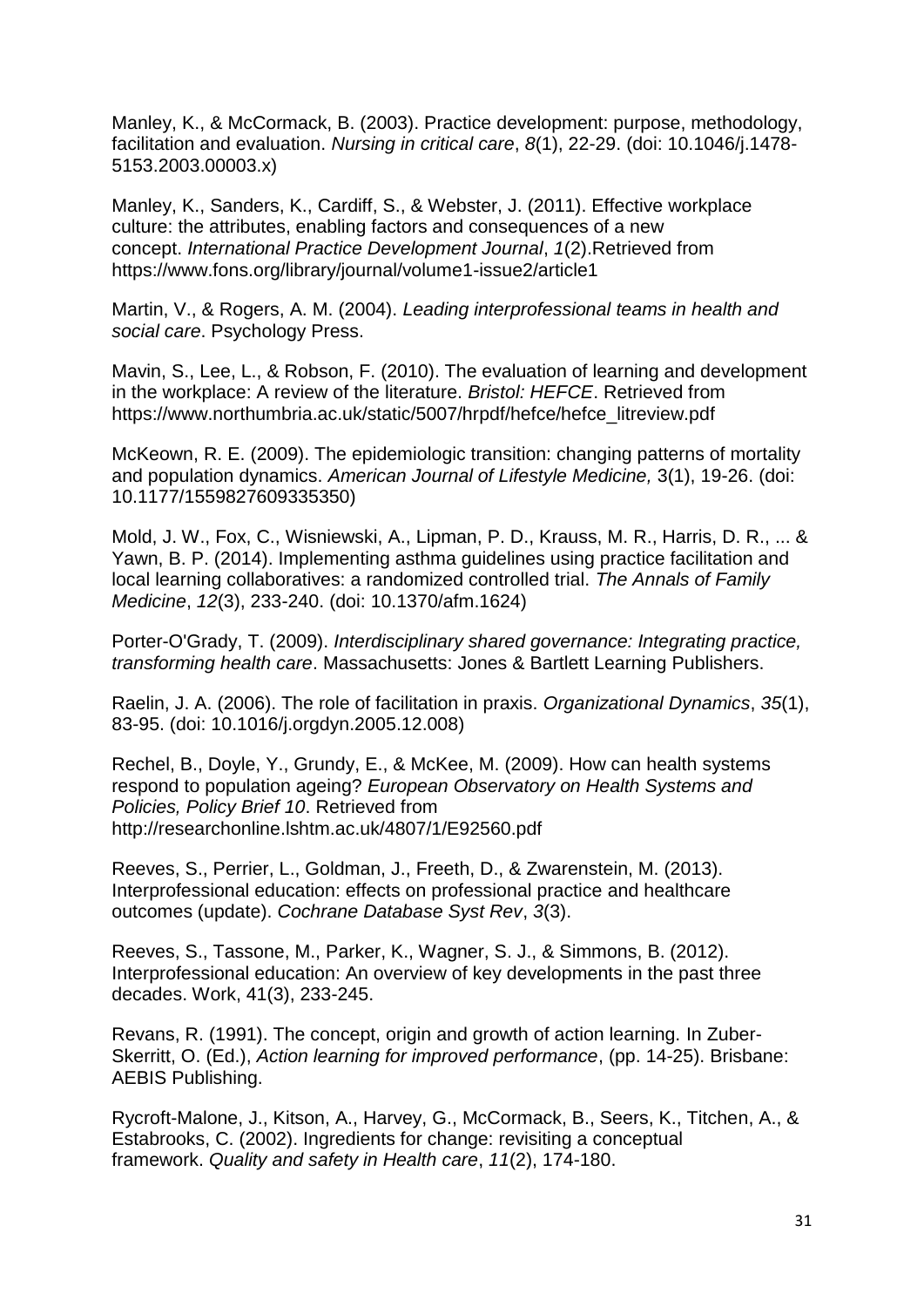Rycroft‐Malone, J., Harvey, G., Seers, K., Kitson, A., McCormack, B., & Titchen, A. (2004). An exploration of the factors that influence the implementation of evidence into practice. *Journal of clinical nursing*, *13*(8), 913-924.

Senge, P. M. (2006). *The fifth discipline: The art and practice of the learning organization*. Broadway Business.

Schön, D. A. (1983). *The reflective practitioner: How professionals think in action* (Vol. 5126). Basic books.

Shaw, T., Dewing, J., Young, R., Devlin, M., Boomer, C., & Legius, M. (2008). Enabling practice development: Delving into the concept of facilitation from a practitioner perspective. *International practice development in nursing and healthcare*, *9*, 147-169.

Timmins, N., & Ham, C. (2013). *The quest for integrated health and social care: A case study in Canterbury, New Zealand*. London: The King's Fund.

The Health Foundation. (2013). *Patient Skills Development Programme: a Guide to Facilitator Training, Skills and Assessment*. Retrieved from [http://patientsafety.health.org.uk/resources/patient-skills-programme-guide-facilitator](http://patientsafety.health.org.uk/resources/patient-skills-programme-guide-facilitator-training-skills-and-assessment)[training-skills-and-assessment](http://patientsafety.health.org.uk/resources/patient-skills-programme-guide-facilitator-training-skills-and-assessment)

Thor, J., Wittlöv, K., Herrlin, B., Brommels, M., Svensson, O., Skår, J., & Øvretveit, J. (2004). Learning helpers: how they facilitated improvement and improved facilitation—lessons from a hospital‐wide quality improvement initiative. *Quality Management in Healthcare*, *13*(1), 60-74.

Tollyfield, R. (2014). Facilitating an accelerated experience-based co-design project. *British Journal of Nursing*, *23*(3).

Watling, T. (2015). Factors enabling and inhibiting facilitator development: lessons learned from Essentials of Care in South Eastern Sydney Local Health District. *International Practice Development Journal*, *5*(2). (10.19043/ipdj.52.003). Retrieved from <https://www.fons.org/library/journal/volume5-issue2/article3>

Wayne, J. H., Grzywacz, J. G., Carlson, D. S., & Kacmar, K. M. (2007). Work–family facilitation: A theoretical explanation and model of primary antecedents and consequences. *Human resource management review*, 17(1), 63-76. ([doi.org/10.1016/j.hrmr.2007.01.002\)](https://doi.org/10.1016/j.hrmr.2007.01.002)

World Health Organisation (2011) *Global Health and Aging*. Retrieved from: http://www.who.int/ageing/publications/global\_health.pdf

Yalom, I. D., & Leszcz, M. (2005). *Theory and practice of group psychotherapy*. New York: Basic books.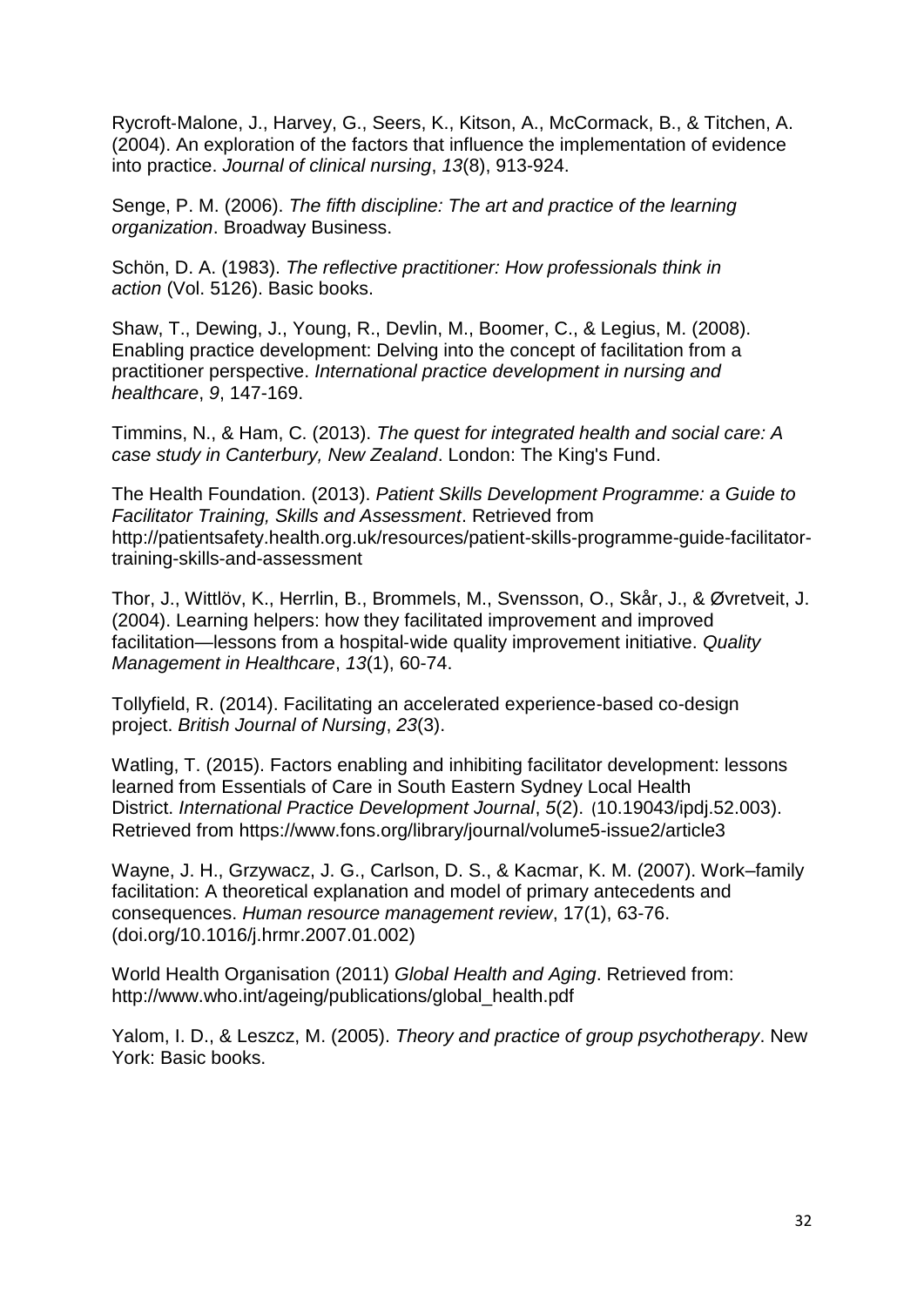### **STANDARD 1: Negotiate, agree and sustain clarity of purpose for facilitation activity at the individual, team or organisational level in the context of developing person-centre cultures and improved health outcomes Performance Indicators:**

*Overall purpose:*

- 1.1. Model an integrated (holistic) approach to facilitation that focuses on what matters to individuals, teams and organisations
- 1.2. Work with the individual/team, their work and workplace context
- 1.3. Relate the endpoint of facilitation practice as developing person centred cultures and ultimately improved health outcomes

*Individual Purpose:*

1.4. Enable a systematic and informed approach to personal and professional judgement to foster psychological and structural empowerment, enhance selfawareness and self-efficacy

*Team Purpose*

1.5. Work towards achieving shared workplace and practice development goals through realising a sense of security, belonging and significance

*Organisational Purpose:*

- 1.6. Recognise and articulate the common end purposes of facilitation practice for the organisation and its beneficiaries:
	- Work based learning in and from practice
	- **•** Practice development
	- Improvement and development through growing leaders and facilitators of learning as well as positively impacting on workplace culture
	- $\bullet$  Innovation developing and implementing new ideas
- 1.7. Accommodate less prominent purposes relevant

to the organisation:

- Knowledge translation- implement new knowledge or theory in practice
- Skills development– developing new skills, confidence and competence
- $\bullet$  Inquiry- explore meanings and develop understanding
- 1.8. Articulate the interdependence between effective facilitation of individuals, teams and the organisation and improving care for people

# **STANDARD 2: Optimise the external enablers and values necessary for successful facilitation practice**

**Performance Indicators:**

*External enablers:*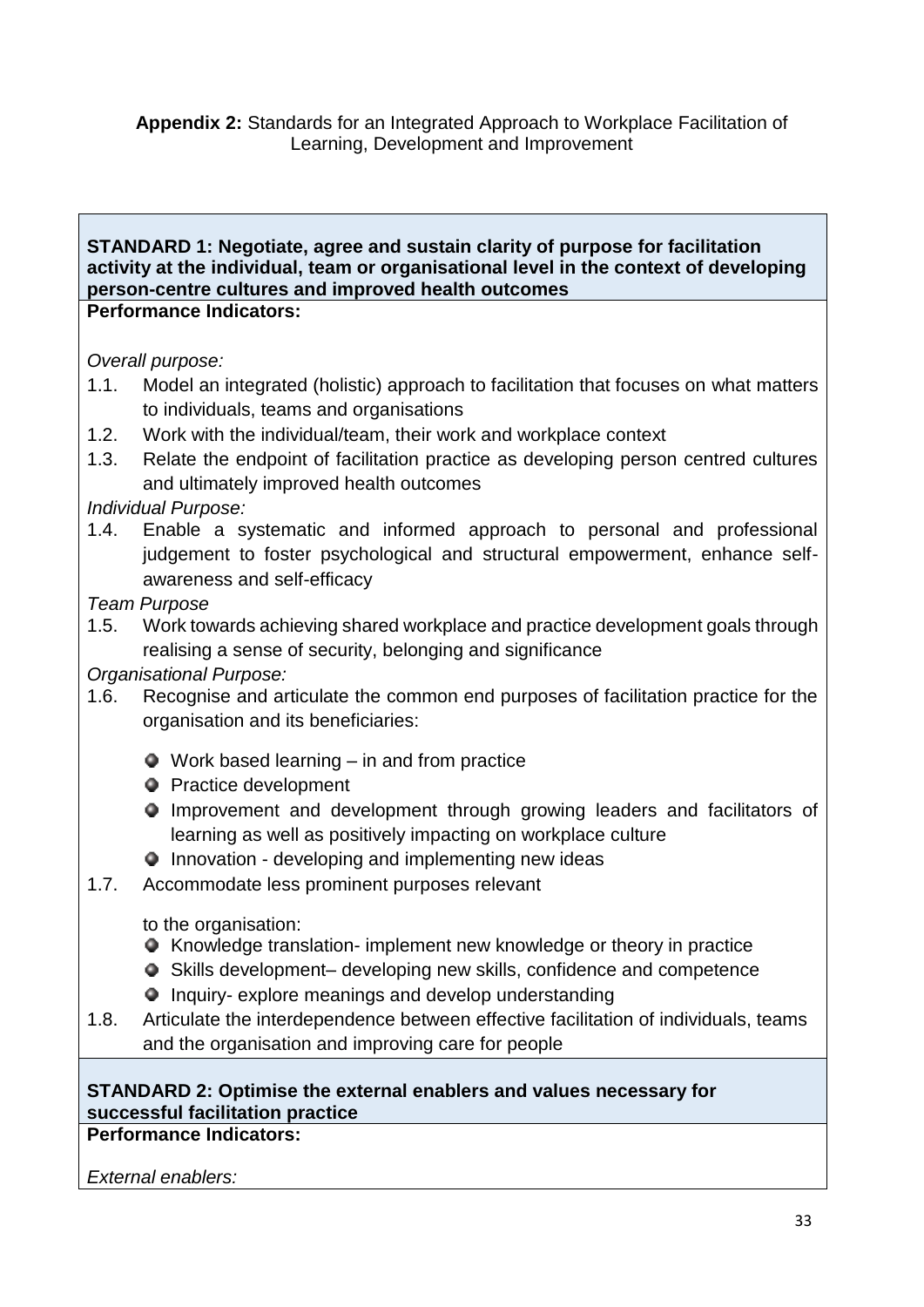- 2.1. Obtain time and active support from the wider organisation/ employer for facilitation activity
- 2.2. Develop a safe environment and learning culture for and with individuals and teams through:
	- Agreeing ways of working, clear boundaries and responsibilities

Building relationship that provide *reciprocity, high support & high challenge* and recognising others' expertise

# *Facilitator values:*

- 2.3. Embrace a person centred approach that models integrity mutual respect is open and non-judgmental
- 2.4. Is participative, inclusive and collaborative with humility
- 2.5. Demonstrate reciprocal learning relationships; sharing information, vulnerability, celebrations and understanding
- 2.6. Is adaptable, flexible and responsive to individuals' style of learning and motivation

# **STANDARD 3: Draw on the qualities necessary to build effective relationships for facilitation practice**

# **Performance Indicators:**

- 3.1. Understand the requirements of working at different levels individual's teams and organisations
- 3.2. Use empathy, realism/pragmatism being person centred
- 3.3. Inspire, be enthusiastic, use humour with the attributes of a transformational leader<sup>1</sup>
- 3.4. Work with uncertainty being reflexive to the needs of the group /individual and context (including political)
- 3.5. Has credibility, practical knowledge and understanding of theory underpinning facilitation approach used
- 3.6. Is courageous and resilient with integrity to develop a safe environment
- 3.7. Use critical thinking and reflexivity

# **STANDARD 4: Demonstrate the skills required for integrated facilitation practice in health & social care**

# **Performance Indicators:**

- 4.1. Be participative, inclusive and work across different learning styles, boundaries, connecting with complexity
- 4.2. Know self, emotional intelligence, being reflective, continuing to learn and grow
- 4.3. Demonstrate active listening, skilled questioning and observing
- 4.4. Enable experiential learning by helping others to explore, reflect and review
- 4.5. Provide high support and high challenge, give and receive feedback
- 4.6. Use reflective inquiry, problem solving and critique with others

 $1$  Transformational leadership- enabling, challenging and stimulating, celebrating, building trust and inspiring a shared vision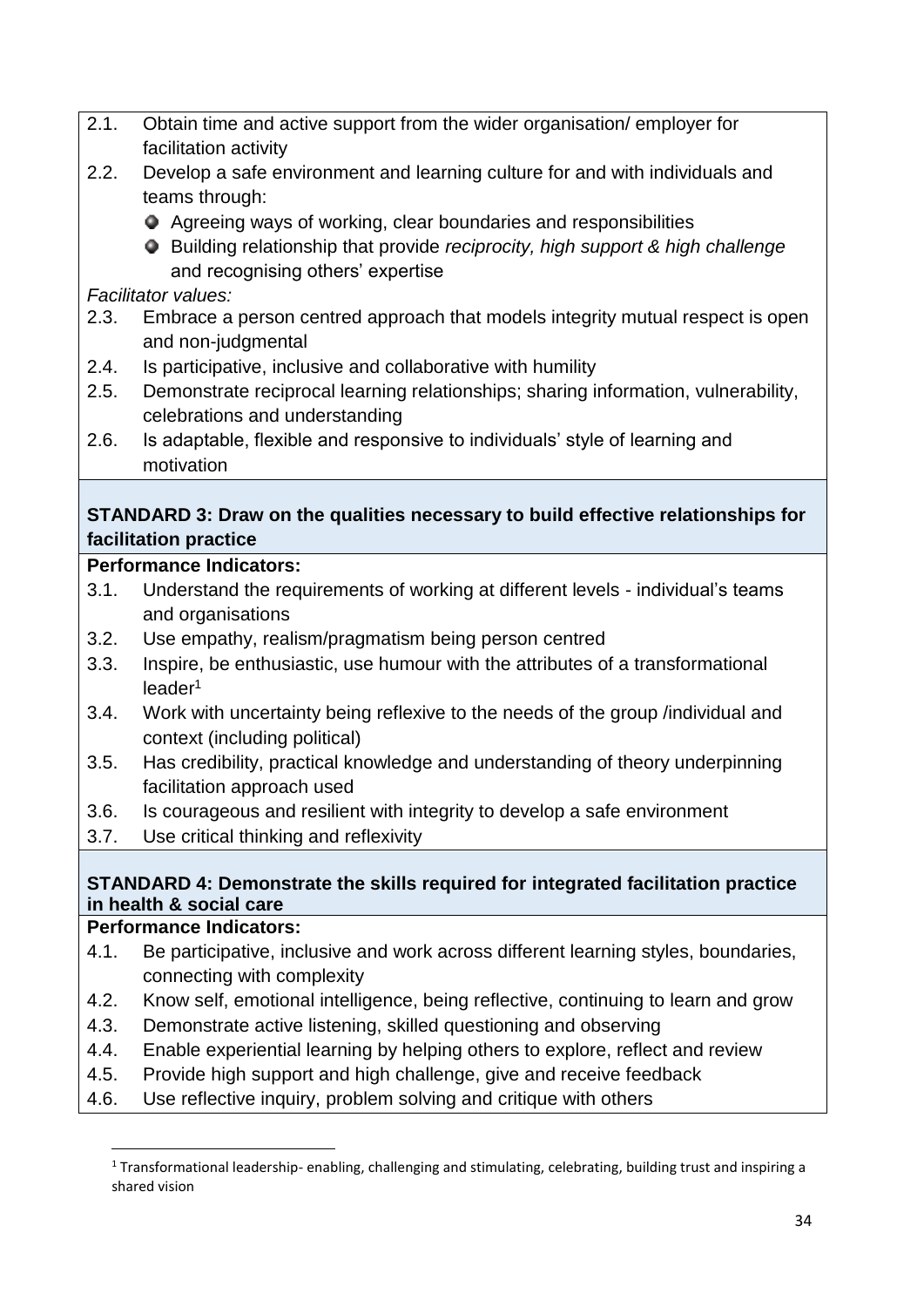- 4.7. Use ethical principles in facilitation practice
- 4.8. Identify political drivers, risks and consequences, influencing, negotiating and networking to make positive connections within the organisation
- 4.9. Celebrate and recognise achievement

# **STANDARD 5: Commence the facilitation journey with confidence at different starting points depending on where individuals and teams are at**

# **Performance Indicators:**

- 5.1. Explore specific culture and contexts collaboratively and holistically taking into account stakeholders' perspectives and priorities
- 5.2. Identify what matters to the people who are being supported through facilitation by starting where they are at
- 5.3. Develop a shared understanding and purpose or agreed focus through for example; clarifying values and beliefs
- 5.4. Identify the inquiry focus around implementing changes/ evidence/ innovations

# **STANDARD 6: Use common strategies appropriately for effective facilitation practice**

# **Performance Indicators:**

- 6.1 Establish effective relationships for reciprocal and negotiated learning
- 6.2 Enable experimentation and informed and supported risk taking
- 6.3 Enable participation, open communication and offering practical support and encouragement
- 6.4 Create a reflective space, enabling self-reflection, sense making and reflective reviews
- 6.5 Develop and sustain effective ways of working knowing when to stop and review working with principles of what works well
- 6.6 Enhance individual and group independence and autonomy
- 6.7 Give and receive high challenge and high support
- 6.8 Support practice, observation and self-assessment
- 6.9 Recognise and praise effort using real time feedback to develop learning in a deliberate way
- 6.10 Analyse and report on the processes of inquiry, allowing specific detail of the change to emerge over time and in response to the local environment
- 6.11 Attend to the process and the goal rather than being outcome orientated i.e. learning to learn
- 6.12 Strengthen capabilities and skill set to match goals, practice frameworks, policy and vision
- 6.13 Critique practical and theoretical knowledge drawing on a variety of sources of evidence, experiences and perspectives
- 6.14 Use creative methods
- 6.15 Use different theoretical dispositions to impact on facilitation processes used (See knowledge and understanding)
- 6.16 Use available time effectively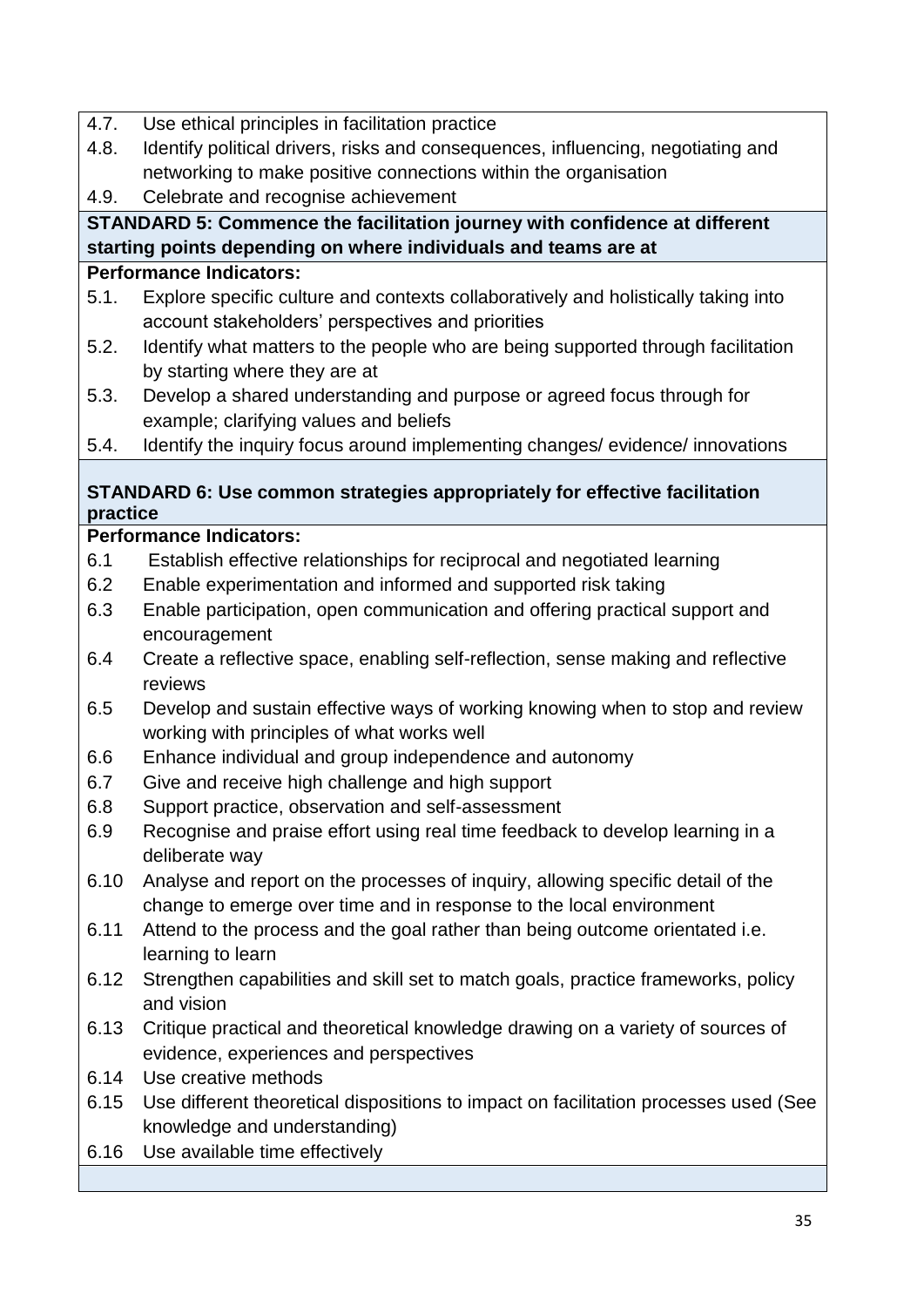# **STANDARD 7: Monitor and maintain effective facilitation practice using a range of methods**

# **Performance Indicators:**

- 7.1. Critically reflect in the moment and following facilitation practice
- 7.2. Obtain formal or informal individual/ group and/ or stakeholder feedback
- 7.3. Review the safety of the learning environment/ culture
- 7.4. Review field notes and preparatory work
- 7.5. Review group's perceptions/self-assessment of group functioning (e.g. hierarchy, co-operation or autonomy)
- 7.6. Review the level of support and challenge experienced
- 7.7. Demonstrate reciprocal learning relationships; sharing information, vulnerability, celebrations and understanding
- 7.8. Is adaptable, flexible and responsive to individuals' style of learning and motivation

### **STANDARD 8: Evaluate and evidence process outcomes, intermediate outcomes and impact that individuals or teams may experience using a range of approaches Performance Indicators:**

- 8.1. Recognise and evidence a range of process outcomes that individuals or teams may experience e.g.:
	- Increased reflexivity, self-awareness & self-efficacy
	- Effective ways of working demonstrated by engagement, autonomous learners, self-directing leaders and goal achievement
	- Role clarity and skills that enable others to be effective (growing capacity)
	- Evidence of personal and professional development (including formal/accredited learning)
	- Evidence of improved team effectiveness
- 8.2. Enable others to use and recognise indicators of outcome e.g.:
	- Motivated, engaged self-directing individuals who know how to learn evidenced by increased effectiveness, action initiated leadership and development
	- Measureable progress/ development that can be evidenced e.g. Improvement in patient care, tangible development and/or new insights
	- Achievement of agreed goals and facilitation purpose
	- Flourishing individuals & sense of wellbeing
	- Individuals become more aware of organisational direction and goals
- 8.3. Use a range of strategies for identifying the impact of facilitation through:
	- Review of agreed goals and records about interventions and process outcomes at different levels
	- Review of learning processes/ strategies used and new insights
	- Stakeholder feedback (e.g. using different approaches to stakeholder evaluation)
- 8.4. Recognise and evidence the impact of facilitation practice through:
	- Motivated, engaged self-directing teams